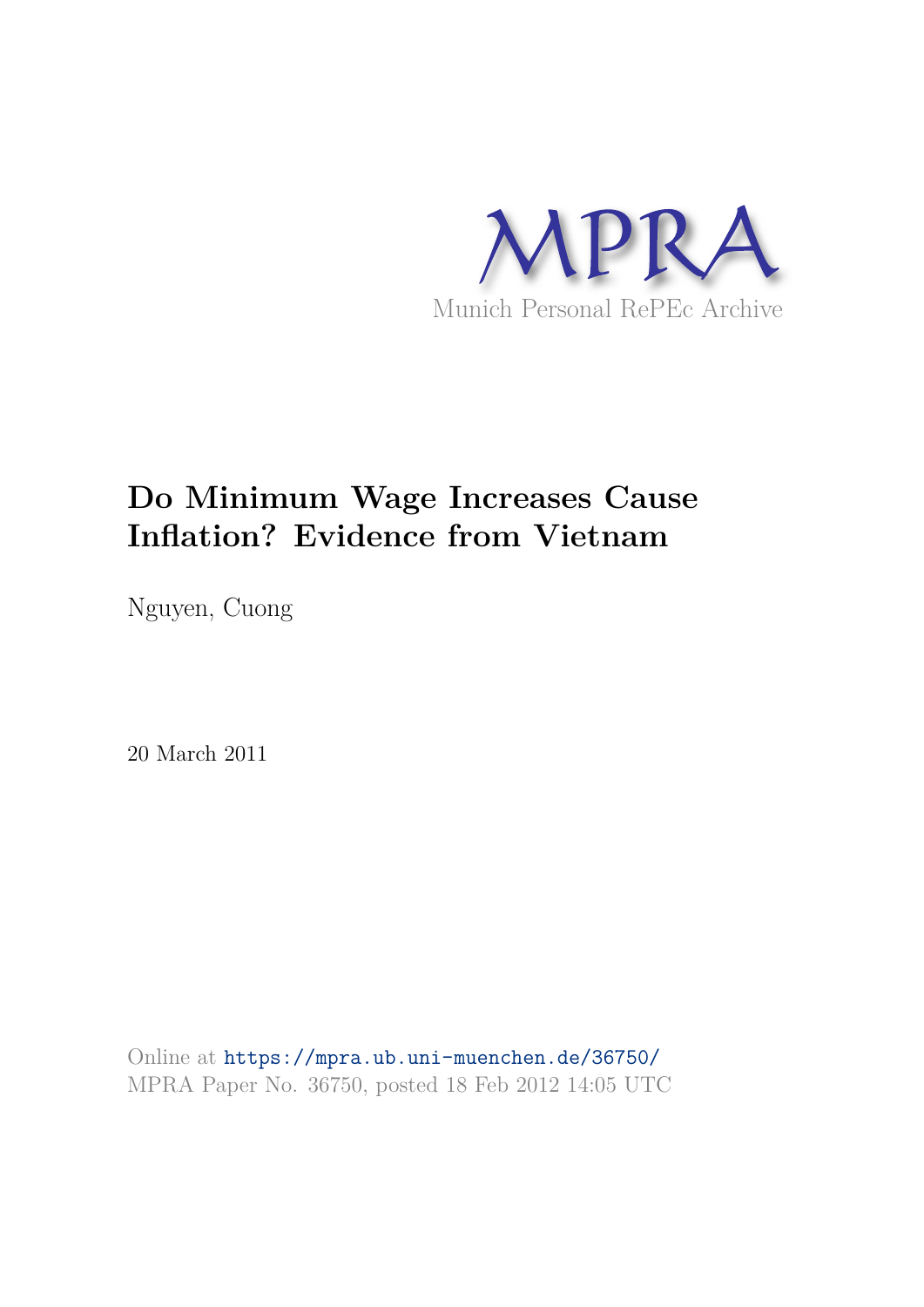# **Do Minimum Wage Increases Cause Inflation? Evidence from Vietnam**

**Nguyen Viet Cuong<sup>1</sup>**

#### **Abstract**

It is often argued that minimum wage increases can lead to increased inflation. This paper examines the impact of minimum wage increases on inflation in Vietnam during the 1994-2008 period. Inflation is measured by a monthly overall Consumer Price Index (CPI) and a monthly food CPI. It is found that the minimum wage increases did not increase inflation. Since the minimum wage increases often took place one or two months before the Vietnamese New Year festivals, observed increases in monthly inflation after the minimum wage increases were caused by increased consumption demand during the New Year festivals, not by the minimum wage increases.

Keywords: Minimum wages, inflation, CPI, Vietnam.

JEL classification: J30; E31; J38.

 $\overline{a}$ 

<sup>&</sup>lt;sup>1</sup> National Economics University, Hanoi, Vietnam; and Indochina Research & Consulting, Hanoi, Vietnam. Email: c\_nguyenviet@yahoo.com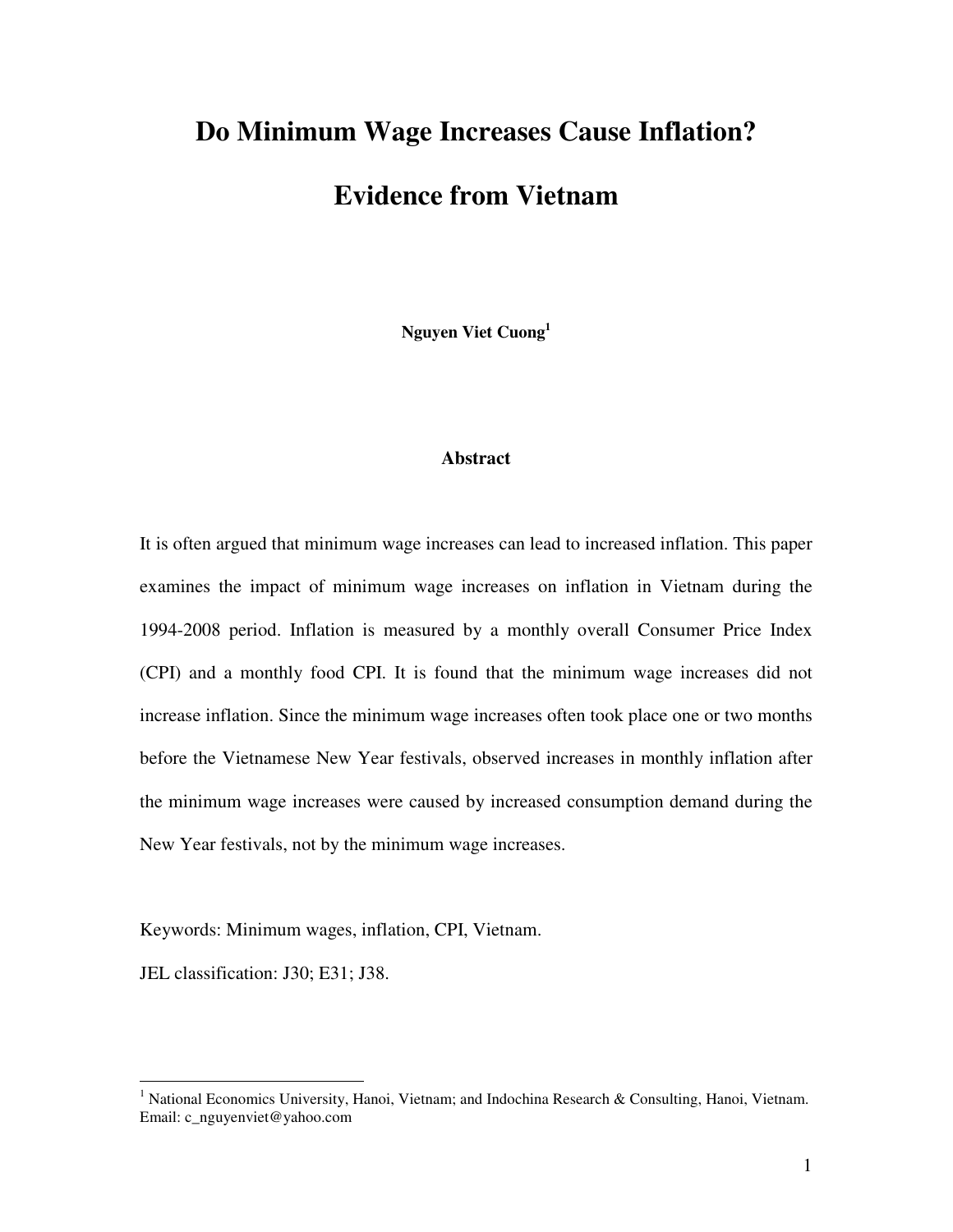#### **I. Introduction**

Minimum wages are the lowest hourly, daily or monthly wage that a government requires employers to pay to employees. The main argument for minimum wages is to increase the living standards of laborers, especially the poor. In addition, minimum wage increases can have other positive effects such as promoting labors' work effort and productivity, reducing people covered in subsidy programs, increasing consumption, aggregate demand and generation of multiplier effects (Freeman, 1994; Dowrick and Quiggin, 2003; Gunderson, 2005).

 However, minimum wage increases can lead to negative impacts. In the traditional economic theory, firms will respond to an increase in labor cost by reducing demand for labor or increasing the output prices (Hamermesh, 1986; Brown, 1999). As a result, unemployment and inflation can be increased. Poor laborers, whom governments aim to protect by minimum wages, can be hurt by minimum wage increases.

 Although minimum wage increases are expected to increase prices, the magnitude of price increase depends on several factors such as the demand elasticity and competition degree (Aaronson, 2001). A strong effect of minimum wages on inflation is not always found in empirical studies. Several studies, e.g., Card and Krueger (1995), Aaronson (2001), Macdonald and Arasonson (2000), found that a 10% minimum wage increase leads to around 1-4% increases in prices. However, other studies such as Frye and Gordon (1981), Sellekaerts (1981), Katz and Krueger (1992), Card and Krueger (1995) found very small or not statistically significant effects of minimum wage increases on prices. Detailed review of studies on the effect of minimum wages on prices can be found in Lemos (2004).

Vietnam has committed itself to a "growth with equity" strategy of development. The country has achieved high economic growth, with an average annual GDP growth rate of around 6% over the past 10 years. The poverty rate declined remarkably from 58% to 16% between 1993 and 2006 (World Bank, 2008). To increase living standards of laborers, especially the low-wage ones, the government of Vietnam has a policy of minimum wage increases on a regular basis. There have been 9 adjustments of the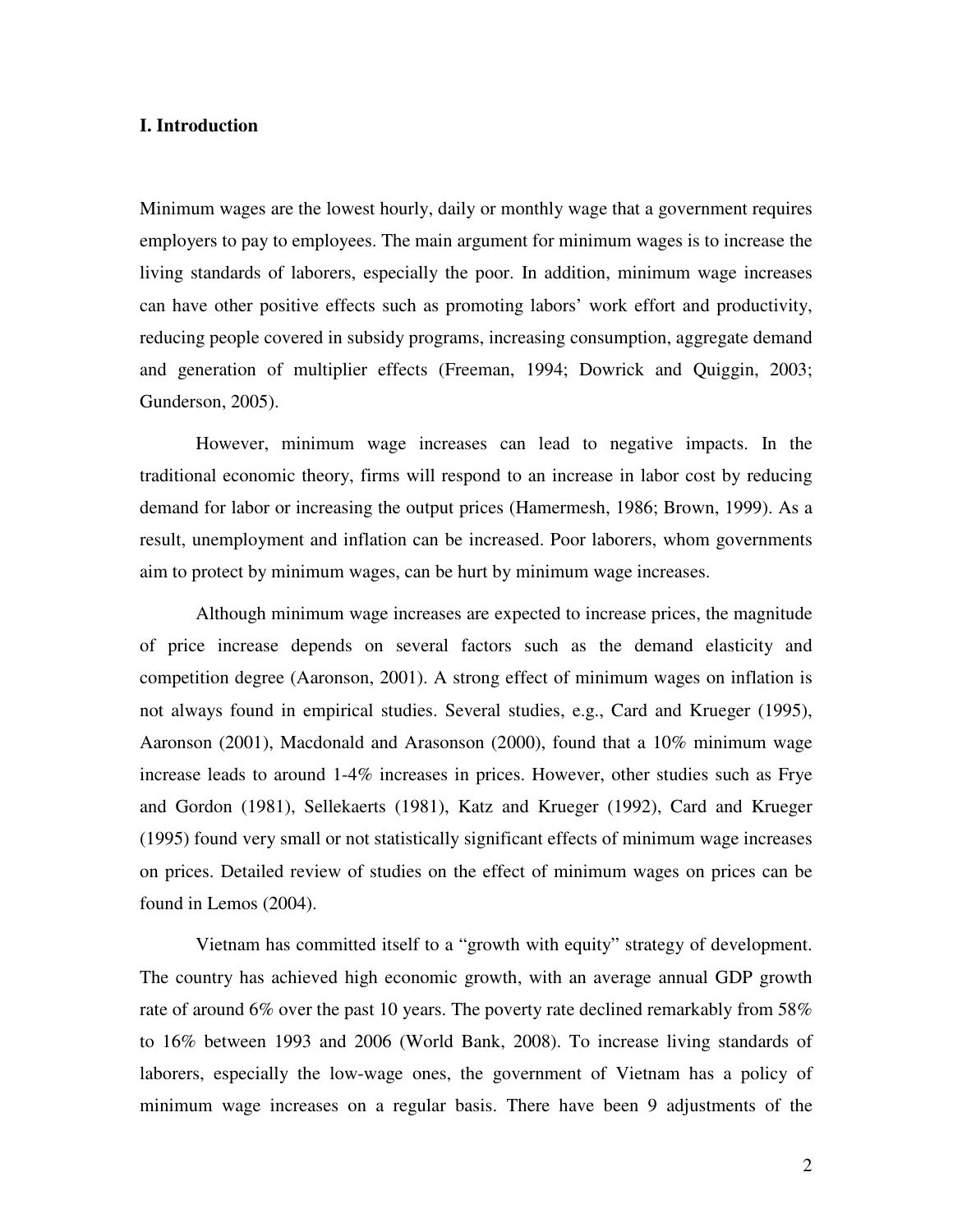minimum wage since the year 1993. The real minimum wage increased by around 118% during the period 1994-2008. However, minimum wage increases lead to on-going debates about the impacts on inflation in Vietnam. A large number of advocates of the minimum wages including the government argue that reasonable minimum wage increases do not cause high inflation. Instead, increased minimum wages can lead to an increase in consumption, aggregate demand and economic growth, especially in the context of economic slowdown (e.g., see Dan Tri, 2009a; Duy Tuan, 2009). On the contrary, minimum wage increases are blamed for increased prices (Vneconomy, 2003; Dan Tri, 2009b; Bao Moi, 2009). Especially, there was an increase in the minimum wage in early 2008, then followed by very high inflation in mid-2008. Certainly, high inflation reduces real minimum wages and can decrease the efficiency of the economy.

The arguments on the impact of minimum wage increases on inflation in Vietnam are often made without empirical evidence on impact evaluation of minimum wage increases. Thus, this paper aims to measure the impact of minimum wage increases on inflation in Vietnam. Inflation is measured by the monthly overall Consumer Price Index (CPI) and the monthly food CPI. If a positive impact of the minimum wage increases on inflation is found, the government should reconsider the policy on minimum wage increases or have price-adjusting policies accompanied with minimum wage increases.

The paper is structured into five sections. The second section describes the minimum wage adjustments and inflation in Vietnam. The third section presents the methodology to measure the impact of minimum wage increases on inflation. Next, empirical results on the impact are presented in the fourth section. The fifth section concludes.

#### **II. Minimum Wages and Inflation in Vietnam**

*II.1. Data Sources*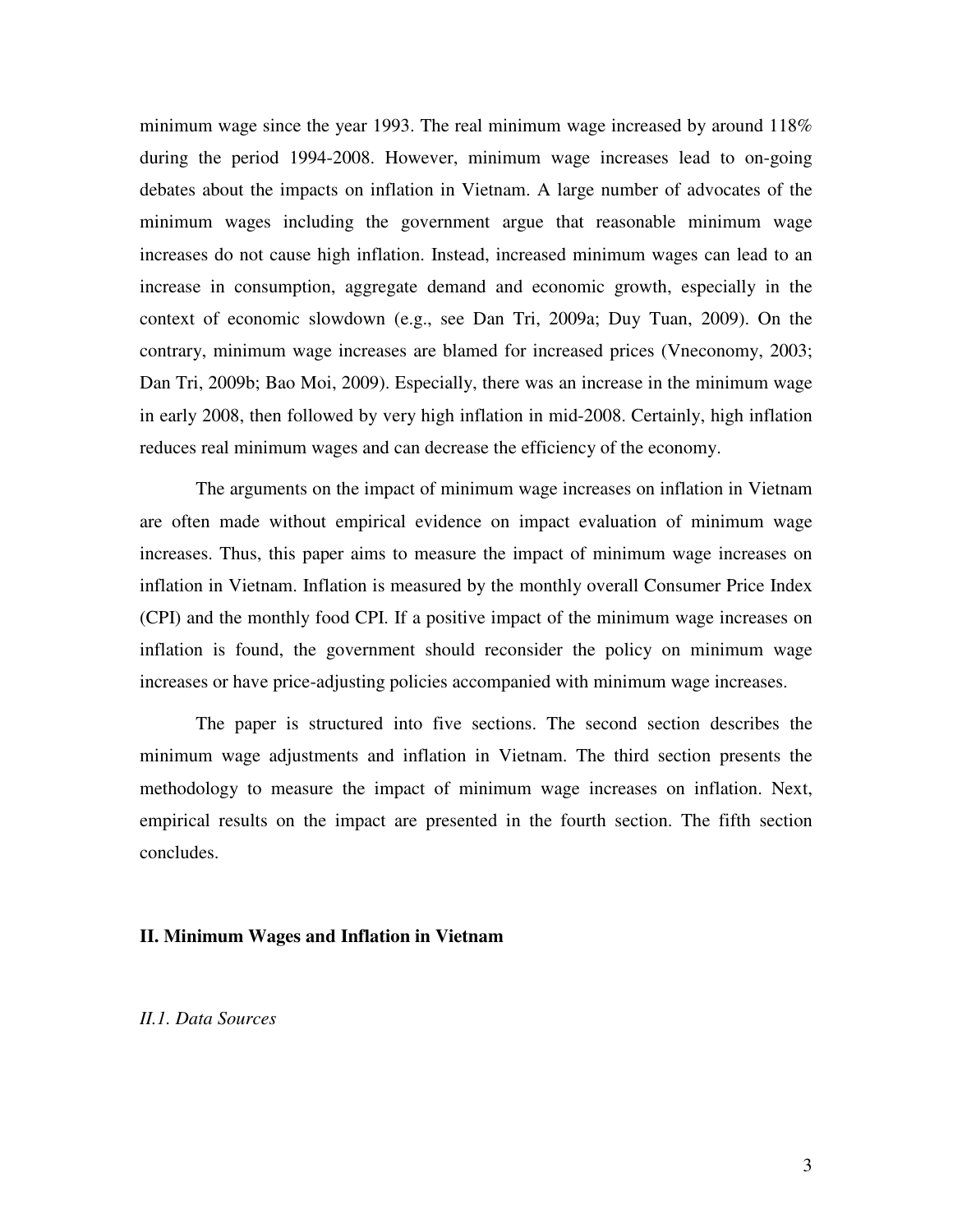In this study, inflation is measured by the monthly Consumer Price Index (CPI) from January 1994 to December 2008. We use both overall and food CPIs as measures of monthly overall and food inflation, respectively. The CPI data are calculated by the Department of Trade and Price, General Statistical Office of Vietnam (GSO). In addition, the paper uses data on monthly changes in the average exchange rate (in terms of the US dollar) and yearly indicators of the Vietnamese economy such as GDP, population, money supply, and state revenue.

#### *II.2. Minimum Wages*

In Vietnam, the minimum wage is defined as the lowest monthly wage for a simple worker in normal working conditions (Vu Thieu, 2006). The minimum wage is required to ensure the basic needs of the laborers and dependants in their family. Economic growth and price inflation require the adjustment of minimum wages. The Labor Law of Vietnam also stipulates that the government must adjust the minimum wage when there is a change in prices of commodities and services. In addition, minimum wage adjustments are also based on payment capacity of the State budget, since all the wage of all workers in the State sector are tied to the level of the minimum wage.

Since the year 1993, there have been 9 adjustments of the minimum monthly wage in Vietnam. All of these adjustments are increases in the minimum wage. It should be noted that Vietnam has only minimum monthly wage, not minimum daily or hourly wage. The timing and the level of the minimum wage after adjustment are presented in Figure 1. In addition to the nominal minimum wages, the figure also presents the real minimum wages in terms of the 1994 price (deflated by the CPI). It shows that the nominal minimum wage increased by 442% from 120 to 650 thousand VND during the period 1994-2009. However, the real minimum wage just increased by 118% from 120 to 262 thousand VND. The annual growth rate of real minimum wages is estimated at around 5% which is lower than the average annual GDP growth rate of 7.5%. In the most recent minimum wage adjustment in May 2009, although the nominal minimum wage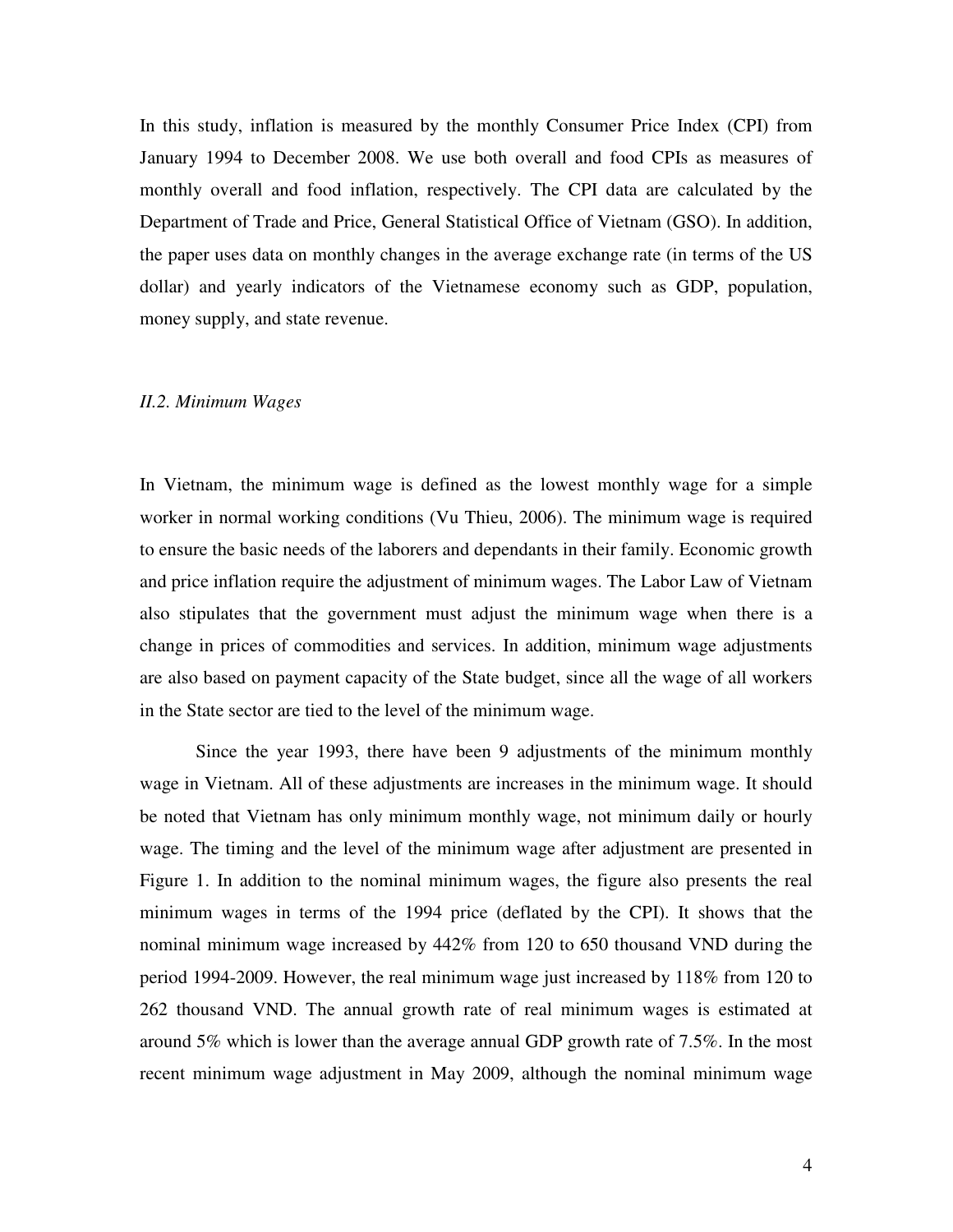was increased by 20% from 540 to 650 thousand VND, the real one was reduced from 270 to 262 thousand VND due to high inflation in 2008.



## FIGURE 1

Minimum Monthly Wage in Vietnam (thousand VND)

Source: CPI data from General Statistical Office of Vietnam

There are two points on minimum wages that should be noted. Firstly, the minimum wages presented in Figure 1 are applied for the governmental sector and the domestic sector. Minimum wages applied for the foreign sector including foreign jointventure enterprises, foreign-invested enterprises, international individuals, institutions and organizations are higher. Secondly, before 2008 there was only one domestic minimum wage throughout the country. From January 2008, there are different regional minimum wages for different regions.<sup>2</sup> Table 1 presents the regional minimum wage for the foreign and domestic sectors.

<sup>&</sup>lt;sup>2</sup> For more details, see Government of Vietnam (2007), Government of Vietnam (2008a), Government of Vietnam (2008b).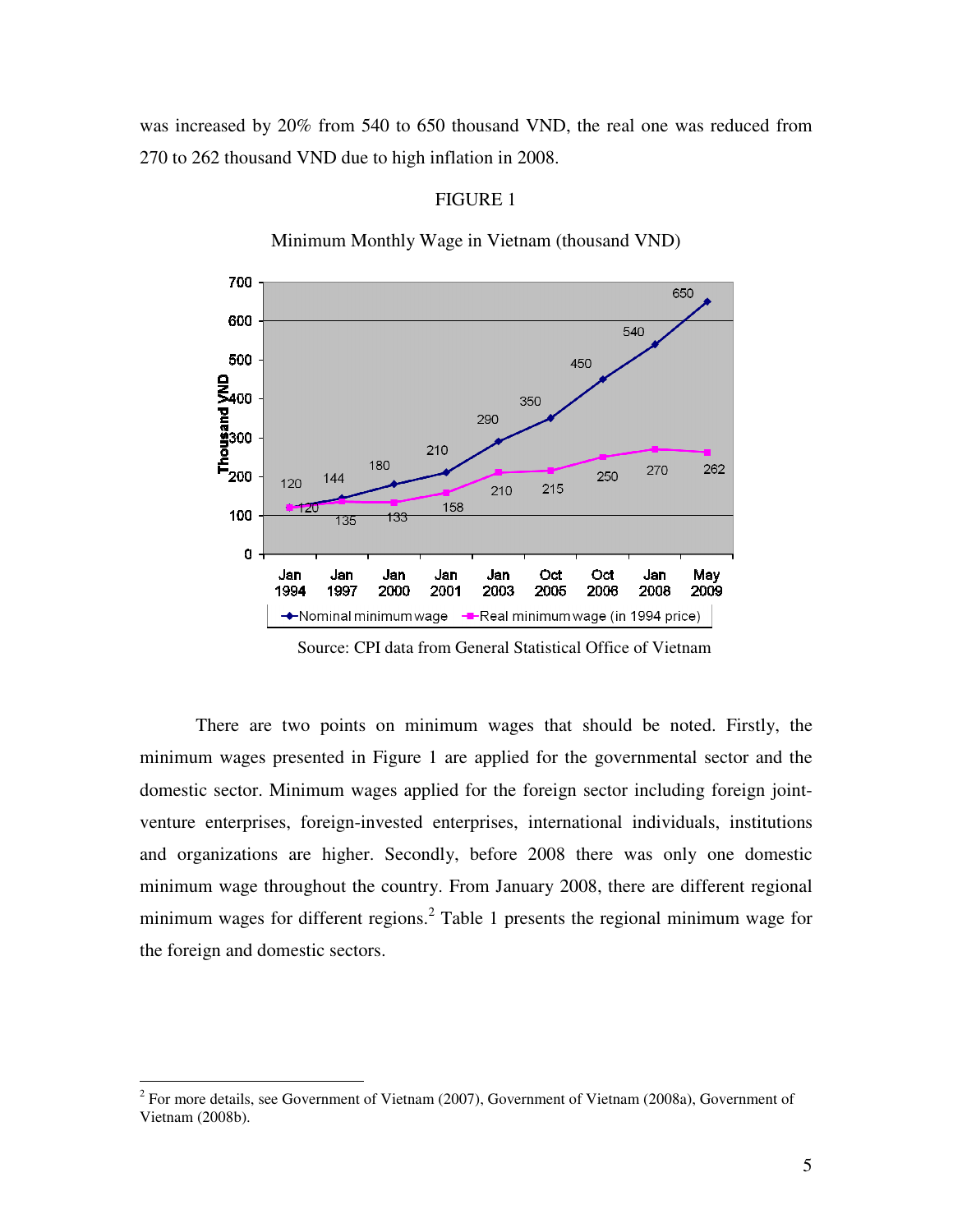#### TABLE 1

| Regions                                                       |      | Years of minimum wage adjustment |      |           |
|---------------------------------------------------------------|------|----------------------------------|------|-----------|
|                                                               | 1999 | 2006                             | 2008 | 2009      |
| Foreign sector                                                |      |                                  |      |           |
| Urban Ha Noi and Ho Chi Minh cities                           | 626  | 790                              | 1000 | 1200      |
| Rural Hanoi and Ho Chi Minh cities, and<br>several rich areas | 556  | 710                              | 900  | 1080; 950 |
| Other areas                                                   | 487  | 630                              | 800  | 920       |
| Domestic sector                                               |      |                                  |      |           |
| Urban Ha Noi and Ho Chi Minh cities                           |      |                                  | 620  | 800       |
| Rural Hanoi and Ho Chi Minh cities, and                       |      |                                  | 580  | 740; 690  |
| several rich areas                                            |      |                                  |      |           |
| Other areas (also for government sector)                      |      |                                  | 540  | 650       |

#### *II.3. Inflation Trend*

As mentioned, inflation is measured by the monthly overall CPI and food CPI. In Vietnam, the monthly CPI is defined as an index that measures the percentage rate at which the prices of consumer goods and services are changing from month to month. The compilation of price statistics has conducted in Vietnam by the General Statistical Office since 1956. The CPI is constructed at three levels: provincial level, regional level and the whole country. At each level, the CPI index is estimated for rural and urban areas. The CPI is estimated using the Laspeyres formula.<sup>3</sup>

$$
P_{L}(p^{0},p^{1},q^{0},q^{1})=\frac{\sum_{i=1}^{n}p_{i}^{1}q_{i}^{0}}{\sum_{i=1}^{n}p_{i}^{0}q_{i}^{0}},
$$

where  $p_i^0$  and  $p_i^1$  are the prices of item (good or service) *i* in the periods 0 and 1 (the base and current periods), respectively; and  $q_i^0$  is the quantity of the item *i* in the base period.

<sup>&</sup>lt;sup>3</sup> the Laspeyres formula is expressed as follows: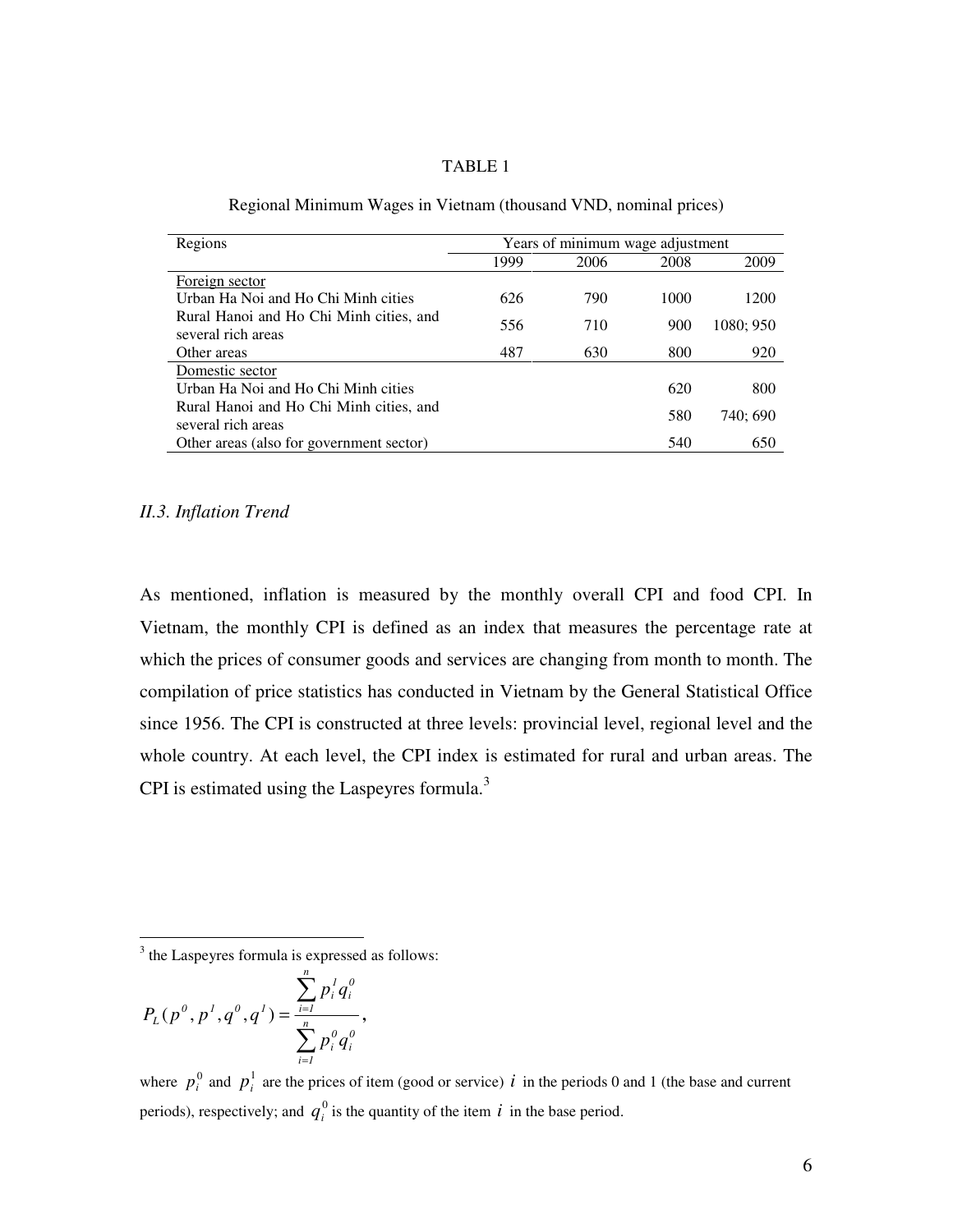#### FIGURE 2



Monthly CPI (%) during January 1994 – December 2008, and Months of Minimum Wage Increases

Source: Author's preparation using data from General Statistical Office of Vietnam

Among the consumption basket that is used to calculate the CPI, items of food account for a large proportion. However, as the living standard increases, the share of food in the consumption basket tends to go down. For example, the weight of food in the consumption basket decreased from 60.9% in 1995 to 47.9% in 2000.

Figure 2 graphs the monthly overall CPI and the monthly food CPI, and the months with minimum wage increases (the vertical lines) during the period 1994-2008. Except for a few months, the CPIs often fluctuated between 98% and 106%. The overall CPI and the food CPI were quite close and had similar trend. This is because food accounts for nearly 50% of items in the overall consumption basket that is used to estimate the overall CPI. However, the food CPI had slightly larger fluctuation than the overall CPI during the period 1994-2008.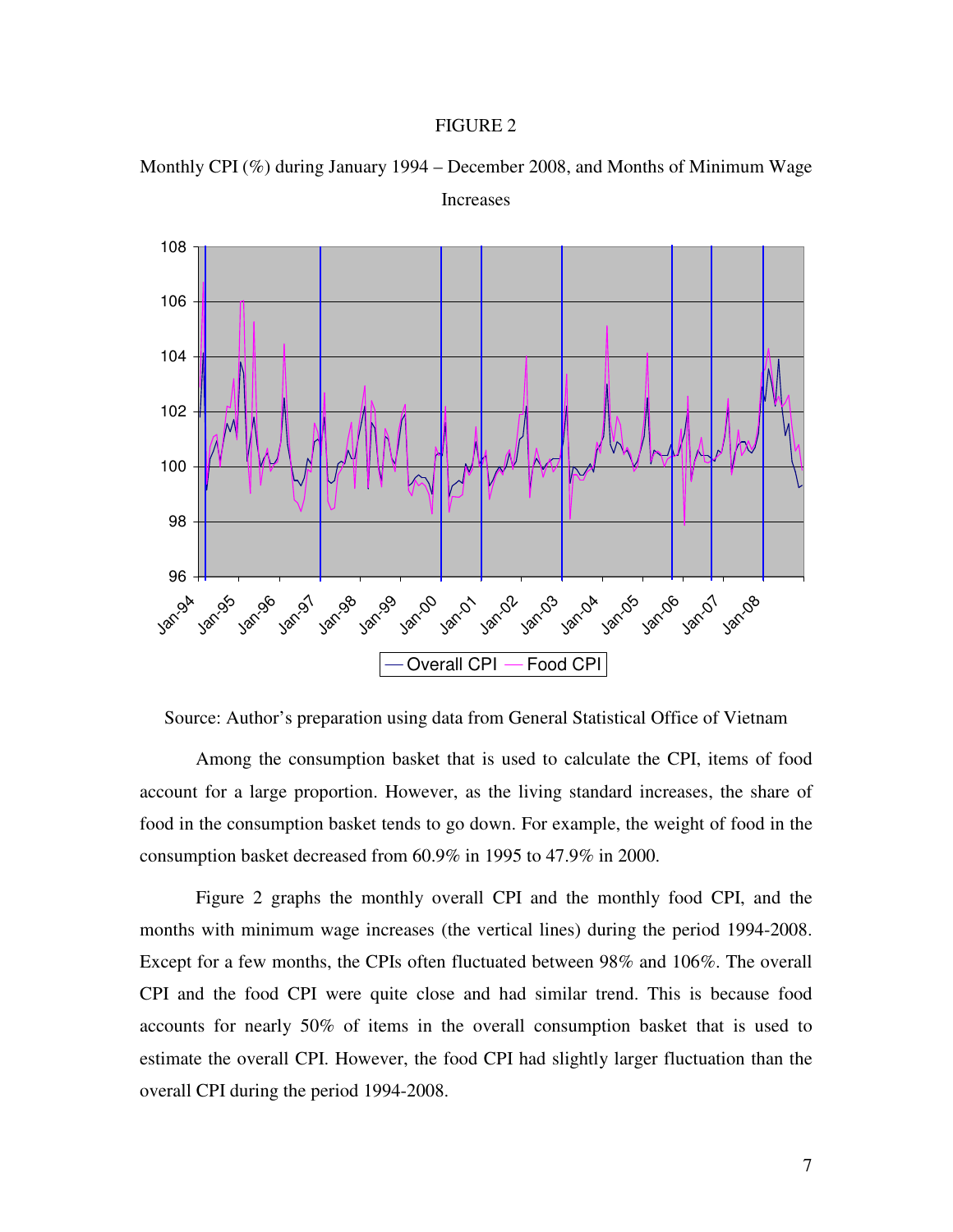From Figure 2, it seems that the CPIs tend to increase after the minimum wage increases. However, since the minimum wage increases often take place in January, the time after the minimum wage increases often coincides with the New Year festival in Vietnam. As known, people tend to spend more on consumption and services during the New Year festival, and the prices are more likely to rise during this festival. After that the CPIs tend to decrease.

Figure 3 presents the average CPIs by months over the period 1994-2008. As expected, the overall CPI was highest in January and February, at 101.3% and 102.4%, respectively. The food CPI was 101.6% and 103.6% in January and February, respectively. After the New Year festivals, both the overall and food CPIs decreased to the lowest level, at around 99.9% in March.

#### FIGURE 3



Monthly CPI Averaged by Months during  $1994 - 2008$  (%)

Source: Author's preparation using data from General Statistical Office of Vietnam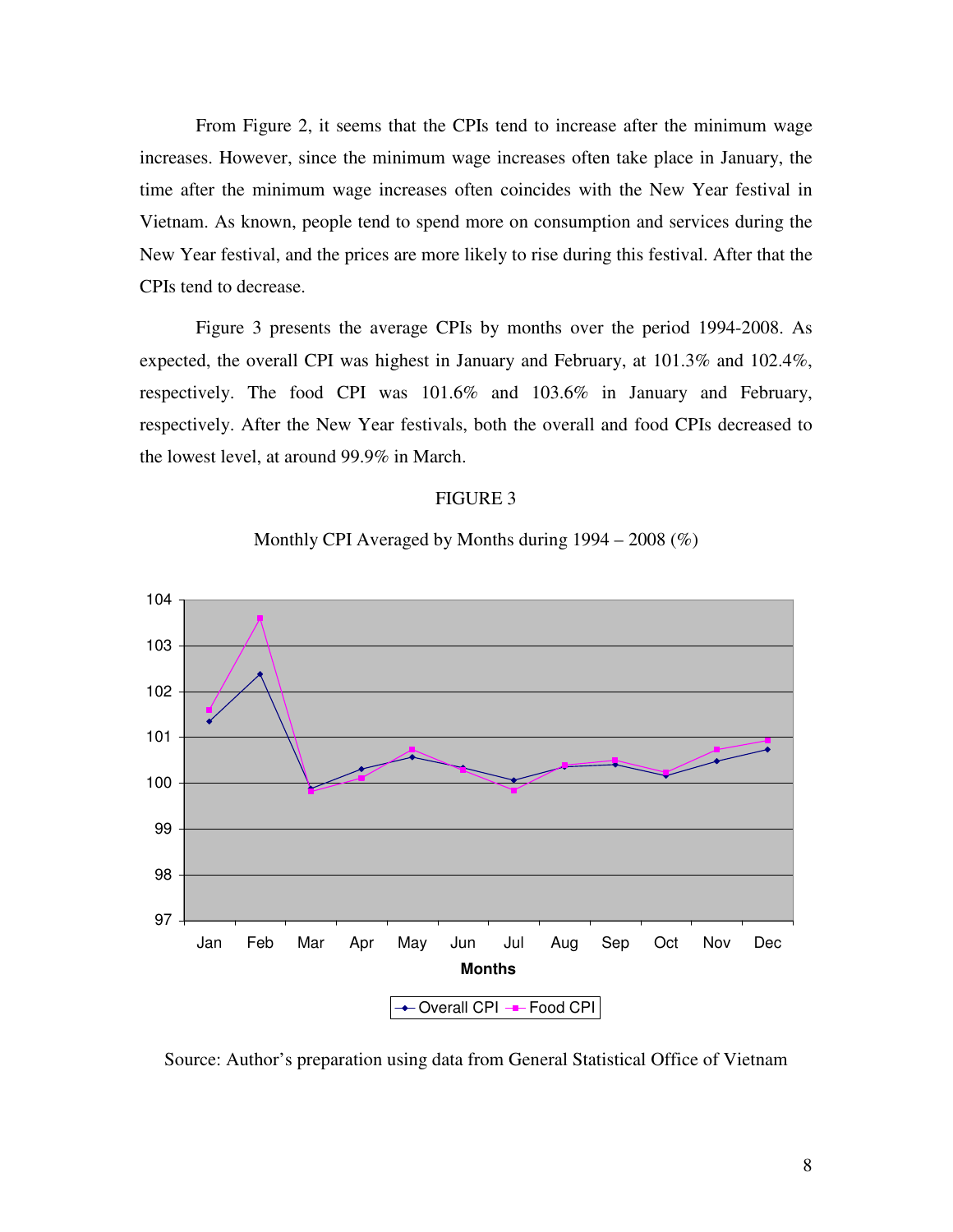Since the CPIs seem to have a seasonal trend, we calculate the seasonal difference of the CPIs with the seasonal period of 12 months. Figure 4 presents these seasonal differences of the monthly overall CPI and food CPI, and the months with minimum wage increases (the vertical lines) during the period 1994-2008. Now, there is no clear evidence that the monthly CPIs increase after the minimum wage increases.

#### FIGURE 4

Seasonal Differences in Monthly CPI (%) During January 1994 – December 2008, and Months of Minimum Wage Increases



Source: Author's preparation using data from General Statistical Office of Vietnam

Figure 5 examines the annual inflation rate and annual growth rate of several economic indicators during the period 1994-2008. In general, there is no clear relation between inflation and other economic indictors. As can be seen, the inflation rate was below 10% during the period 1996-2006. There was deflation in years 2000 and 2001. However, inflation was very high in 2007 and 2008, at 13% and 22%, respectively. Food inflation was even higher, at 14% and 29% in 2007 and 2008, respectively. To control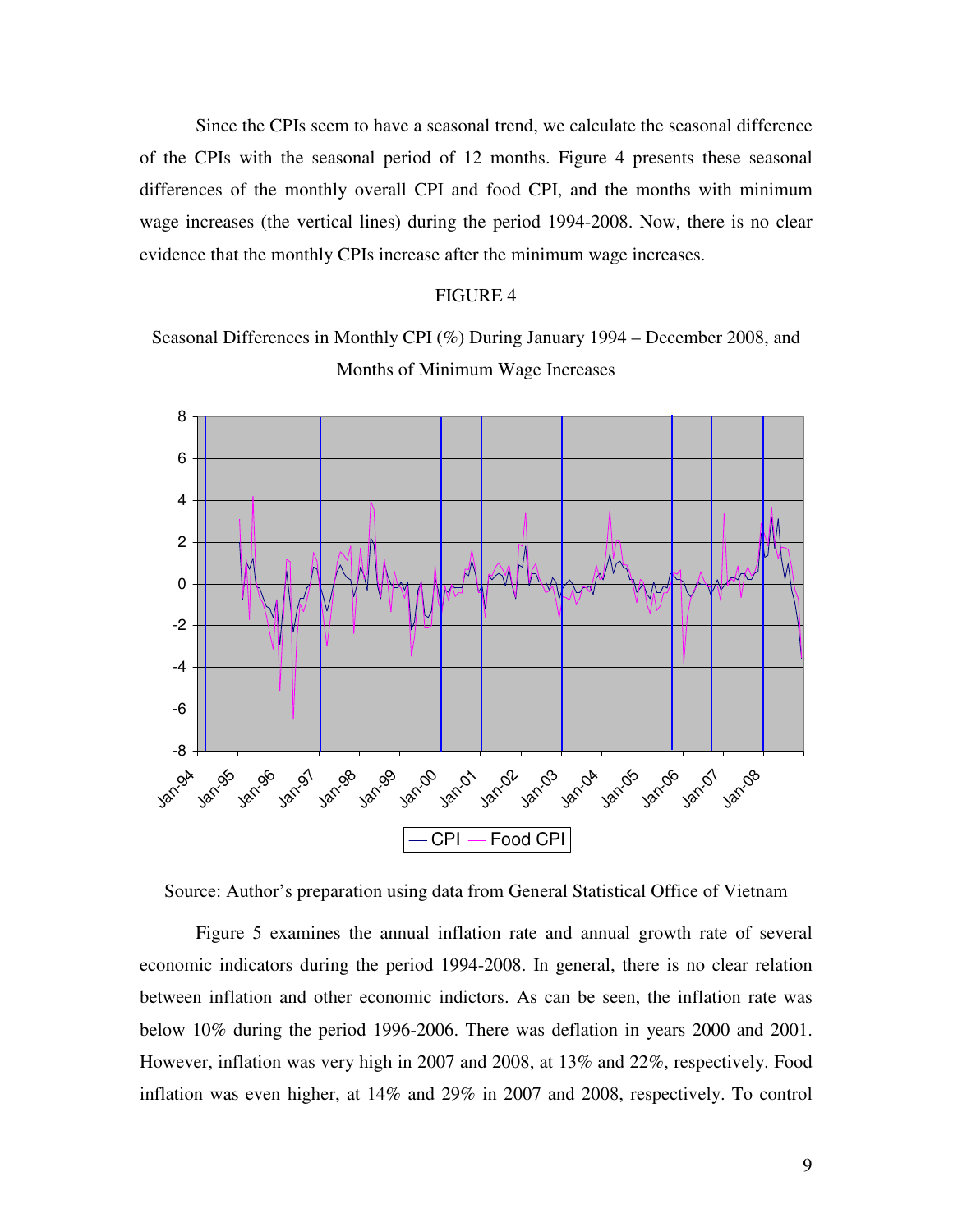inflation, the government doubled the interest rate of commercial banks to reduce the money supply in 2008. As a result, the real money supply was reduced by nearly 5% in 2008. Because of high inflation, the growth of real State revenue was negative in 2007 and barely positive in 2008.

Figure 5 also shows that the growth of real money supply was much higher than the growth of real GDP. The government increased the money supply mainly by printing more money. Although increased money supply is often blamed for high inflation in Vietnam (especially by mass-media e.g. Nguyen, 2007; Minh, 2008), there is not a strong correlation between money supply and inflation. For example, the money supply was very high during 1998-2000, but the inflation rate was very low during this period.

#### FIGURE 5



Annual Growth of Several Economic Indicators (%)

Source: Author's preparation using data from General Statistical Office of Vietnam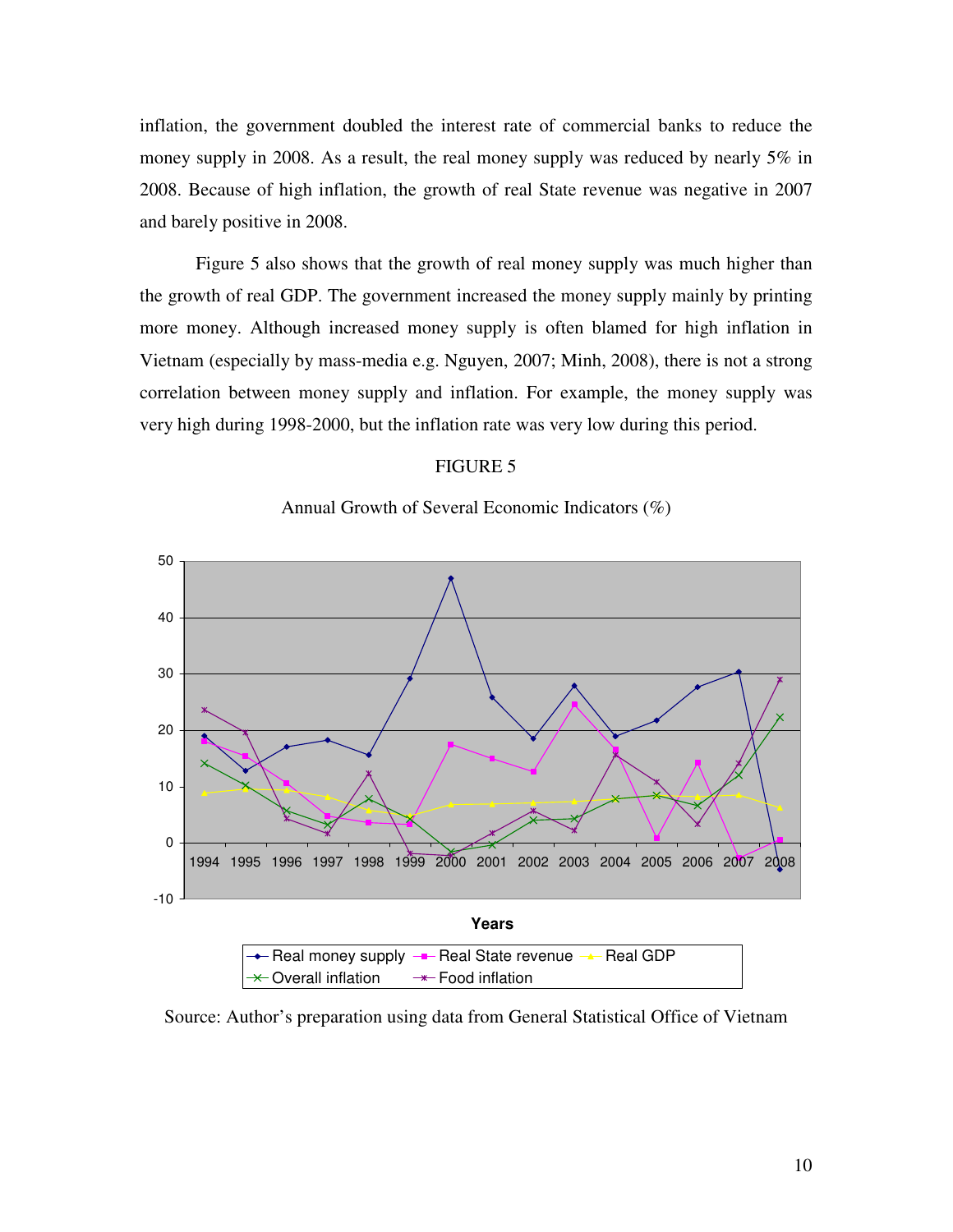#### **III. Method of Impact Estimation**

 $\overline{a}$ 

There is large literature on inflation. In economic textbooks, determinants of inflation can be increases in input costs and demands, and excess in money supply (Mankiw, 2000). Any gap between aggregate demand and aggregate supply of an economy can lead to inflation. In the cost-push theory inflation, higher production cost can result in a higher price. For the whole economy, demand is less elastic and supply reduction can lead to excess demand and increased price (Castle, 2003). The demand-pull inflation theory argues that inflation can happen if demand is much higher than supply. According to monetarists, inflation is essentially a monetary phenomenon (Friedman, 1963). If the aggregate demand and supply are unchanged, an additional increase in the money supply can cause inflation. So all variables which can increase aggregate demand, supply and the money supply substantially can cause inflation. In addition, the theory of adaptive expectation inflation assumes that people's expectation of future inflation which depends on current inflation can also affect inflation. It means that the current inflation can depend on the past inflation (Mankiw, 2000).

In our study, a minimum wage increase can be regarded as an increase in industry-wide costs which can result in higher inflation. Empirical studies try to model the determinants of inflation in both developed and developing countries (e.g., Fahrer and Myatt, 1991; Adedeji and Liu, 2005; Feridun and Okhari, 2006; Adedeji and William, 2004). To estimate the impact of the minimum wage increases in Vietnam, we rely on time-series regressions of the monthly CPIs on variables indicating minimum wages increases and other explanatory variables as follows: 4

$$
y_{t} = \beta_{0} + (y_{t-1}\beta_{1}^{y} + ... y_{t-g}\beta_{g}^{y}) + (D_{t+k}\beta_{t+k}^{D} + ... + D_{t+1}\beta_{t+1}^{D} + D_{t}\beta_{t}^{D} + D_{t-1}\beta_{t-1}^{D} + ... + D_{t-k}\beta_{t-k}^{D})
$$
  
+  $X_{t}\beta_{X} + M_{t}\beta_{M} + \varepsilon_{t}$ , (1)

<sup>&</sup>lt;sup>4</sup> An advantage of regression method using national time-series data is that it accounts for all steps through which minimum wage increases impact inflation. In other words, both direct and indirect effects of the minimum wage increased are included in the regressions (Lemos, 2004).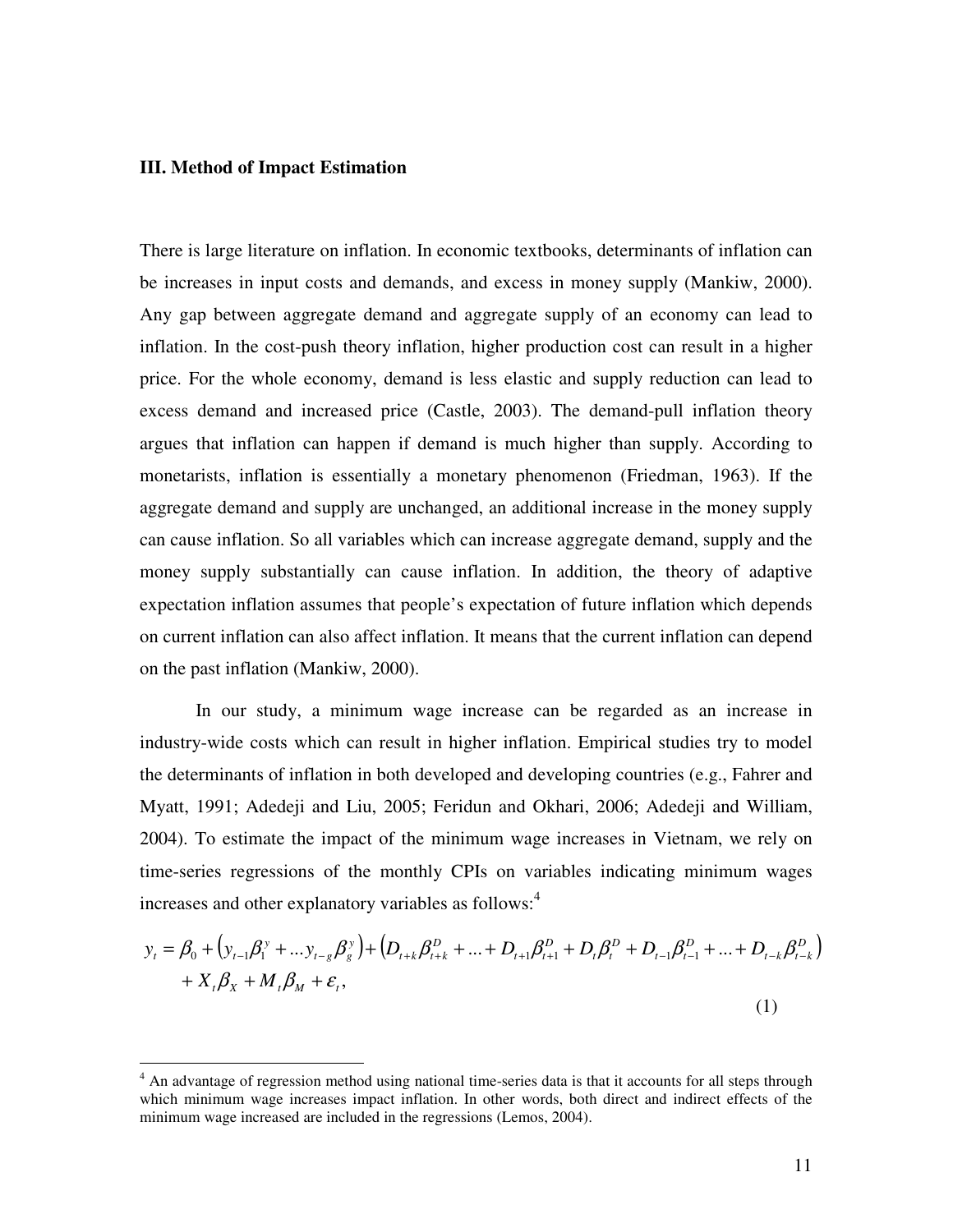where  $y_t$  is dependent variable, i.e., the monthly overall CPI and food CPI, at time  $t$ ,  $y_{t-g}$  is g-lagged dependent variable;  $D_t$  is the dummy variables indicating months when there are minimum wage increases;  $D_{t-k}$  are lagged variables; and  $D_{t+k}$  are leaded variables; *X* is a vector of control variables; *M* is a vector of dummy variables indicating months; and  $\varepsilon$ are unobserved variables. We control lagged CPIs as explanatory variables since, as mentioned, the current inflation can depend on the past inflation.

The reason for using the lagged and leaded variables is that the minimum wage increases can have leaded or lagged effects on the CPIs, i.e., the CPIs can be changed before and after the time of the minimum wage increases. It is possible that people predict an increase in prices due to an increase in the minimum wage and they can increase consumption before the minimum wage increase to avoid rising prices. It means that increased minimum wages might have leaded effects on the CPIs.

The short-run effect is measured by  $\hat{\beta}_t^D$ , and the long-run effect is estimated by  $(\hat{\beta}_{t+k}^D + ... + \hat{\beta}_{t+1}^D + \hat{\beta}_{t}^D + \hat{\beta}_{t-1}^D + ... + \hat{\beta}_{t-k}^D).$ 

Similar to empirical studies on the determinants of inflation (e.g., Fahrer and Myatt, 1991; Adedeji and Liu, 2005; Feridun and Okhari, 2006; Adedeji and William, 2004), other independent variables,  $X_t$ , are included in equation (1) to mitigate of the endogeneity problem. If the minimum wage increases are correlated with unobserved variables, estimation of the minimum wage increases will be biased (e.g., see Moffitt, 1999, and Wooldridge, 2002). We should control all variables which affect both the minimum wage increases and the CPIs. It is said that the government of Vietnam often consider economic growth, past inflation, and State budget when deciding minimum wage increases (Tran, et al., 2006). The proxies for these factors are annual growth of real GDP, inflation rate in the last period, and annual growth of real State budget. Since inflation can depend on the quantity of money, we also control annual growth of real money supply (M1). This is an important variable, and ideally monthly or quarterly data on money supple are available. However, in this study we only have data on annual money supply.

The monthly price index of US dollar is also included. Dummy variables indicating months are controlled to correct seasonality of the CPIs. It should be noted that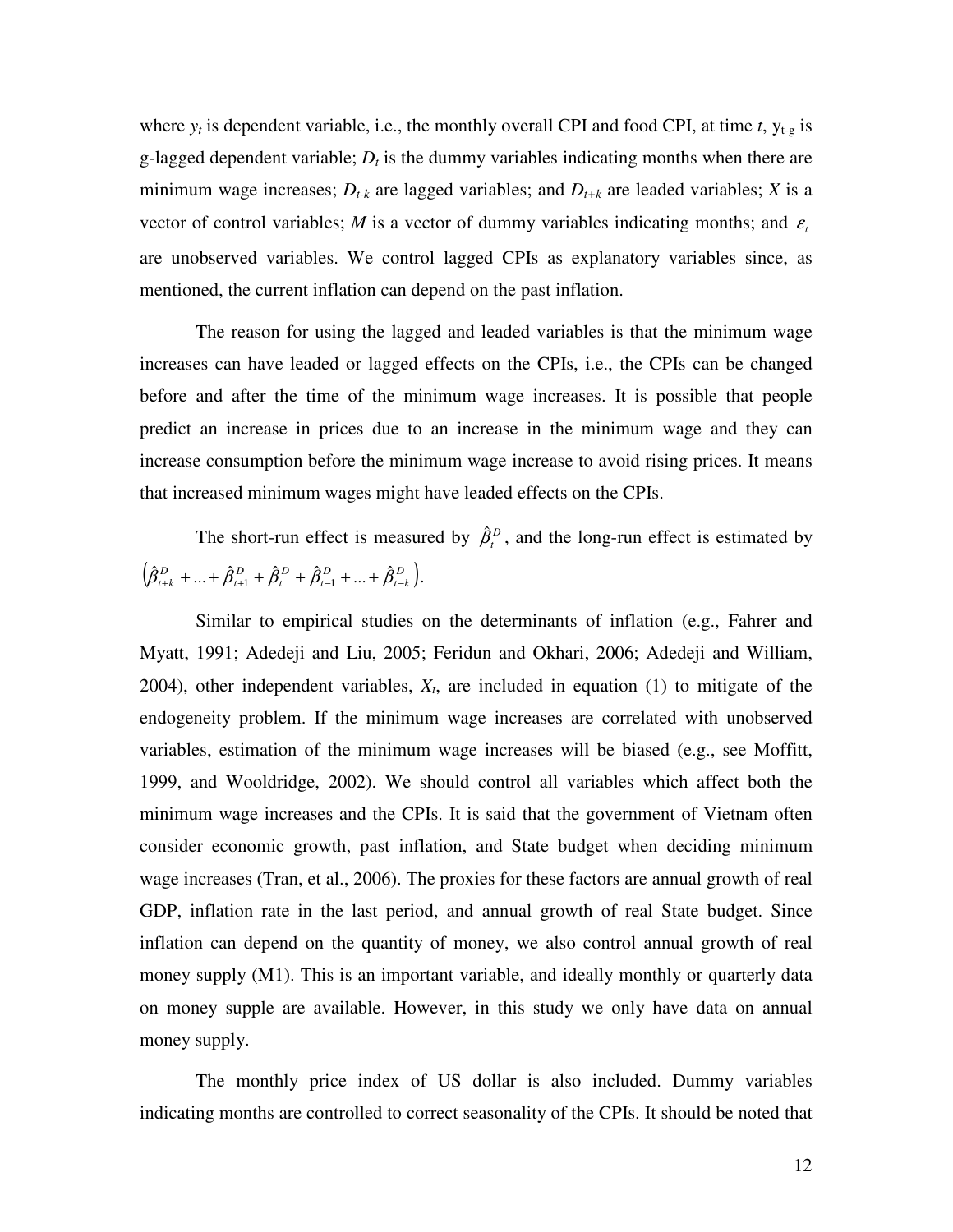all of these explanatory variables can be proxies for determinants of inflation such as cost-push and demand-pull factors, money excess and past inflation.

A problem in the variable of minimum wage increases is that there are only 8 months with minimum wage increases. It means that we have a small number of observations with minimum wage increases. In addition to the definition of minimum wage variable in equation (1), we also define the minimum wage variable as several months around the month when the minimum wage increases take place. More specifically, three additional minimum wage variables are defined as follows: the first is a dummy variable indicating duration between the month with minimum wage increases and two months later; the second is a dummy variable indicating duration between the month with minimum wage increases and seven months later; the third is a dummy variable indicating a two-month window around the month with minimum wage increases. In other words, these defined variables are used to measure long-run impact of minimum wage increases on the average CPI of several months. The new variables denoting minimum wage increases are also binary, but these variables have more observations with value equal to one. Equation (1) becomes:

$$
y_t = \beta_0 + (y_{t-1}\beta_1^y + ... y_{t-g}\beta_g^y) + D_t\beta_0 + X_t\beta_x + M_t\beta_M + \varepsilon_t,
$$
 (2)

where  $D_t$  is the variable indicating a window of months around that date of the minimum wage increases. There is no lag or lead variable of *D<sup>t</sup>* .

#### **IV. Empirical Results**

This section discusses the results from regressions of the overall CPI and food CPI on minimum wage increases and control variables. Before running regression of the CPIs, we test whether the CPIs follow a unit-root process. If the CPIs follow a unit-root or nonstationary process, asymptotic tests of the standard regressions can not be used. Table A.1 in Appendix presents results from the Dickey – Fuller tests. The tests show the hypothesis on unit-root process of the CPIs is strongly rejected.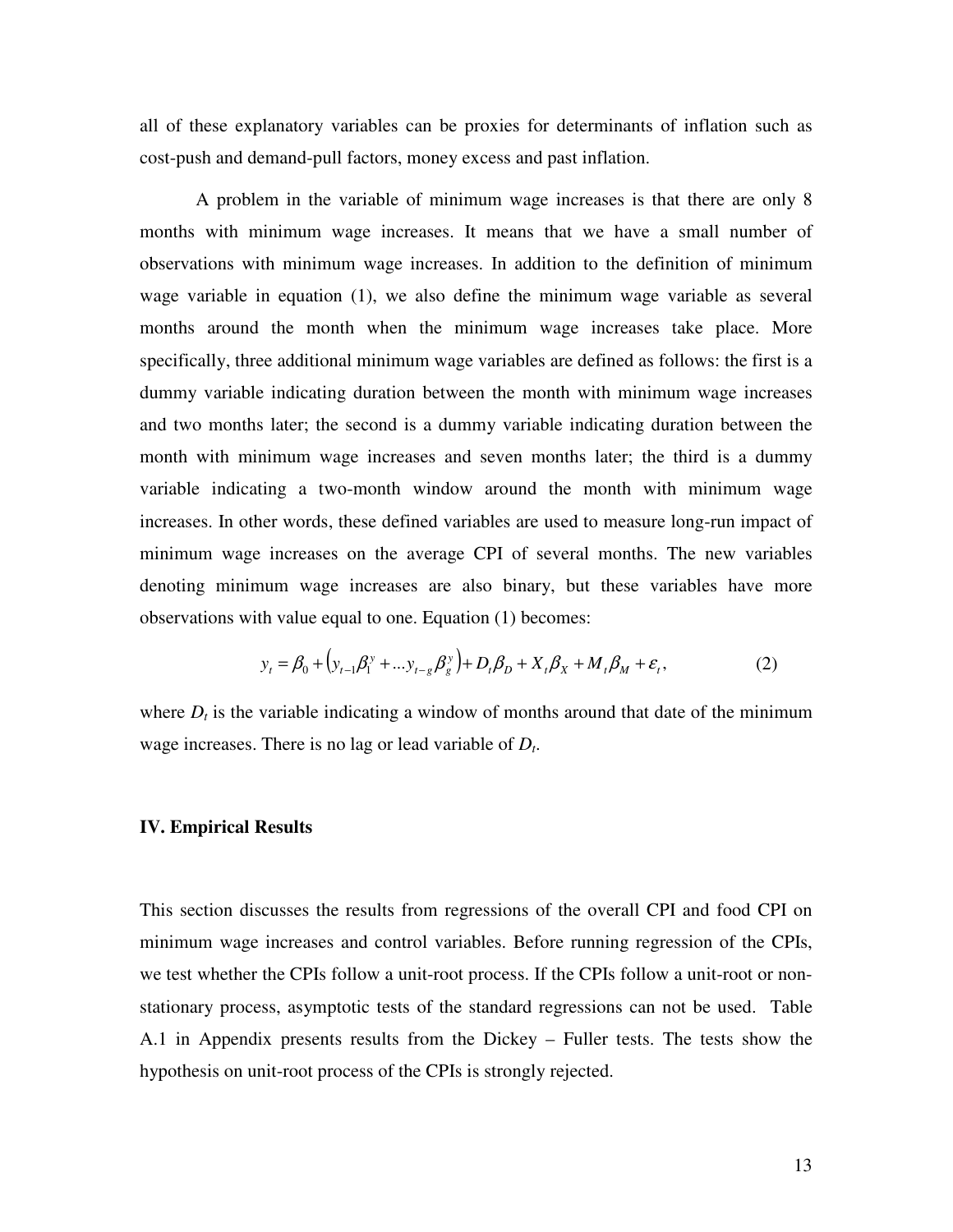The regressions of overall CPI are presented in Tables A.2 and A.4, and regressions of the food CPI are presented in Tables A.5 and A.6. To examine the sensitivity of the impact estimates, we used different regression models with different set of minimum wage variables and control variables. In Model 1, 2, and 3, we run Feasible Generalized Least Squares (FGLS) regressions in which the errors are assumed to follow a first-order autoregressive,  $\varepsilon_t = \rho \varepsilon_{t-1} + u_t$ , with  $\rho$  estimated by OLS regression. We do not run Ordinary Least Squares (OLS) regressions for Models 1, 2, and 3, since tests of autocorrelation (the Durbin's alternative test and the Breusch-Godfrey test) strongly reject the hypothesis of no first-order autocorrelation of the error term. In Models from 4 to 9, we include the lagged variables of CPIs to reflect the theory of adaptive expectation inflation. The number of lagged variables varies across different models. In addition, once the lagged variables of CPIs are controlled, the hypothesis of no autocorrelation of the error term is not rejected.

Table A.2 shows that the overall CPI or overall inflation decreased in the months with minimum wage increases. The CPI tended to decrease by about 0.4 percentage points in these months. However, the estimates are only statistically significant at the 10% level in some models. The lag effects of the minimum wage increases on the CPI are not statistically significant. Estimates of the long-run effects are quite small and not statistically significant.

 The negative sign of the minimum wage increases is difficult to interpret. A possible story to explain this negative sign is that people predict an increase in prices due to minimum wage increases, and this prediction can cause inflation before the minimum wage increases actually occurs. When the higher minimum wages come into effect, though, people find that prices have not risen as much as they expect, so they moderate their own prices.

Multicollinearity arises when explanatory variables are highly correlated with each other. Multicollinearity does not affect the unbiasedness of estimators but it can increase the standard error of estimators. In our models, there are lagged and lead variables which can be correlated. To test multicollinearity, we compute the variance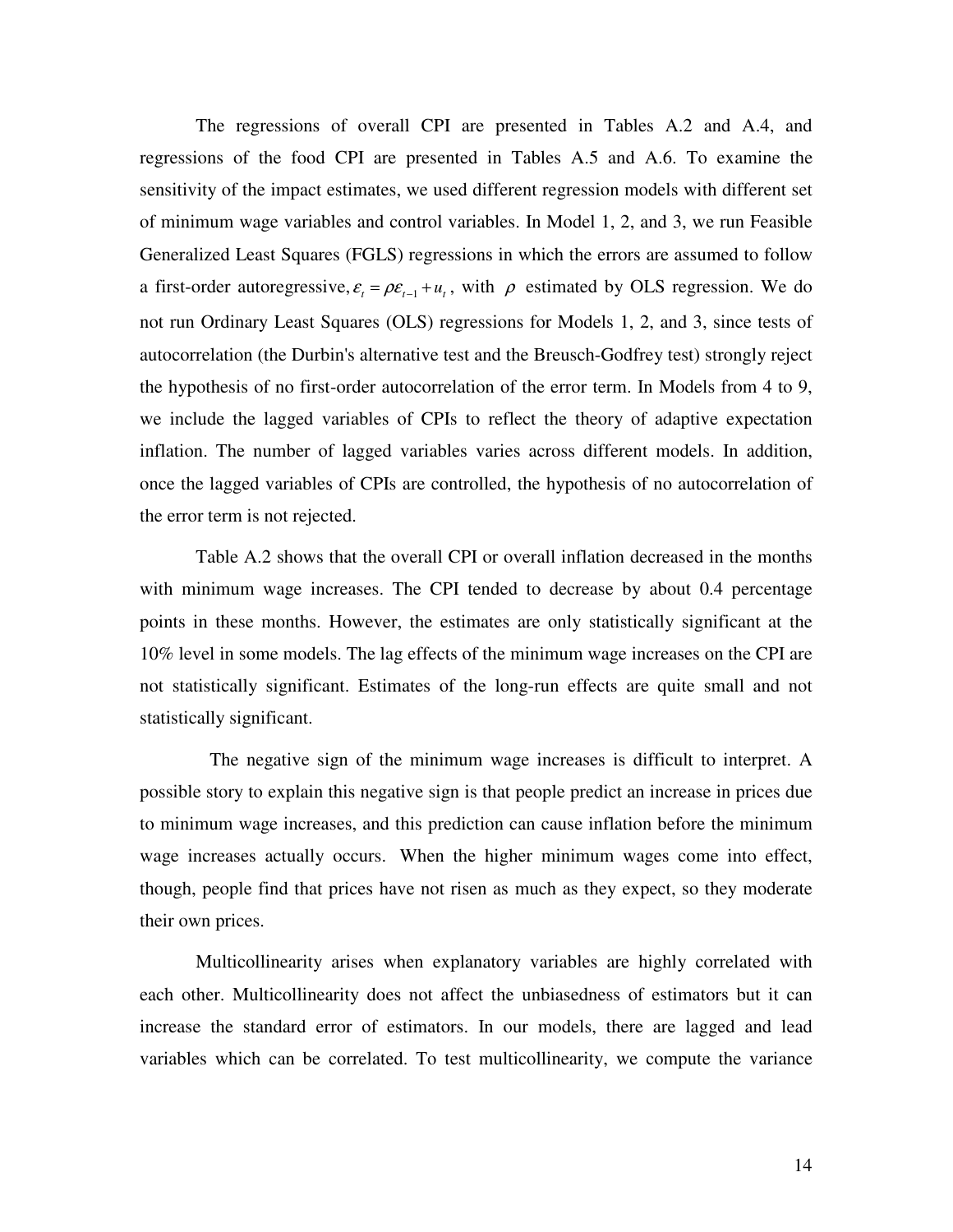inflation factor (VIF) of explanatory variables.<sup>5</sup> As a rule of thumb, a variable having VIF greater than 10 indicates high collinearity between this variable and other explanatory variables. Table A.3 in Appendix presents estimates of VIF in large models (Models 6 to 9). It shows that the VIF average of the explanatory variables is quite small, around 2 to 3. No variable has a VIF value above 5. It means a low multicollinearity among explanatory variables in our models.

As mentioned in section 3, we use also variables of duration around the minimum wage increases in the regressions. Table A.4 shows that the variables of minimum wage increases are very small and not statistically significant.

In these regressions, control variables have expected signs. For example, the previous month CPI is positively correlated with the current-month CPI. The CPI is highest in January and February. As mentioned, Vietnamese New Year festival often takes place in these months, and prices are increased since people tend to increase consumption in the festival. Other economic indicators such as growth of GDP, money supply and State revenue have positive coefficients, but the coefficients are not statistically significant. This can be because the annual indicators can not capture the fluctuation of monthly prices. As mentioned, ideally, we should use monthly or quarterly explanatory variables. However, data on these variables are not available in Vietnam.

 Similarly, evidence of increased food CPI is not found. Table A.5 shows that the food CPI decreased by around 0.2 percentage points in the month with minimum wage increases. The long-run effects of minimum wage increases on the food CPI are also negative. However, these estimates are not statistically significant. Table A.6 also shows similar trend of effects on the food CPI. The point estimates of effect are negative, but not statistically significant.

$$
VIFj = \frac{1}{1 - R_j^2}
$$
  
(j = 1, 2, ...k)

 $\overline{a}$ 

<sup>&</sup>lt;sup>5</sup> The variance inflation factor is calculated as follows:

where  $R_j^2$  is the R-squared of the regression of the i-th explanatory variable on the remaining explanatory variables. We can also use Tolerance, defined as 1/VIF, to check on the degree of collinearity. A tolerance value below than 0.1 is comparable to a VIF of 10.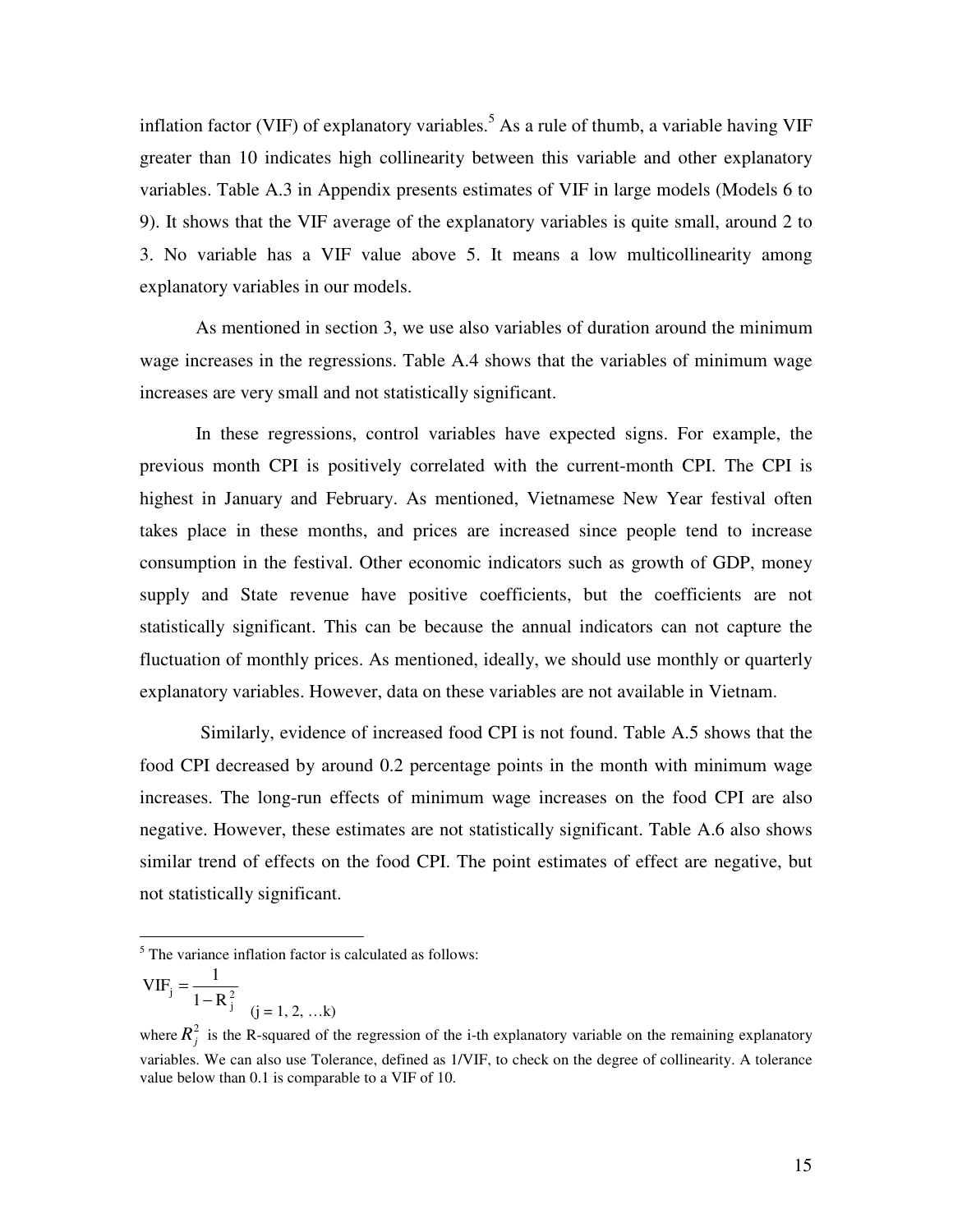#### **V. Conclusions**

It is often argued that minimum wage increases can lead to increased inflation. In Vietnam, there have been 9 increases of the minimum wage since the year 1993. The real minimum wage increased by around 118% during the period 1994-2009. The CPI increased by 245% during this period. Increased minimum wages are sometimes to blame for an increase in the prices of commodities and services in Vietnam. Yet, there has been no quantitative analysis of the impact of minimum wage increases on inflation in Vietnam. This paper is the first attempt to examine the impact of the minimum wage increases on inflation during the period 1994-2008 using OLS regressions. Inflation is measured by the monthly overall CPI and monthly food CPI. It is found that the minimum wage increases did not increase the overall and food CPIs. Instead, the point estimates of both short-run and long-run effects of the minimum wage increases on these CPIs are negative. However, these estimates are not statistically significant at the 5% level. It should be noted that the minimum wage increases often took place one or two months before the Vietnamese New Year festivals. Thus, observed increases in monthly inflation after the minimum wage increases resulted from increased consumption demand during the New Year festivals, not from the minimum wage increases.

 There are two possible explanations for insignificant impacts of minimum wage increases on inflation. Firstly, the number of laborers who are affected by minimum wage increases might be small. According to Nguyen (2009), there are around 10% of workers who have low-wage and can be affected by minimum wage increases. In addition, around 60% of laborers are self-employed and working for other households. These groups are not influenced by minimum wage increases. Secondly, the number of enterprises affected by minimum wage increases, and under market competition these enterprises are unable to pass through to prices the higher costs due minimum wage increases. It implies that the production unit cost as well as the aggregate demand is not increased. As a result, there are no significant impacts of minimum wage increases on inflation. Analysis of channels through which the minimum wage increases impinge on inflation requires different data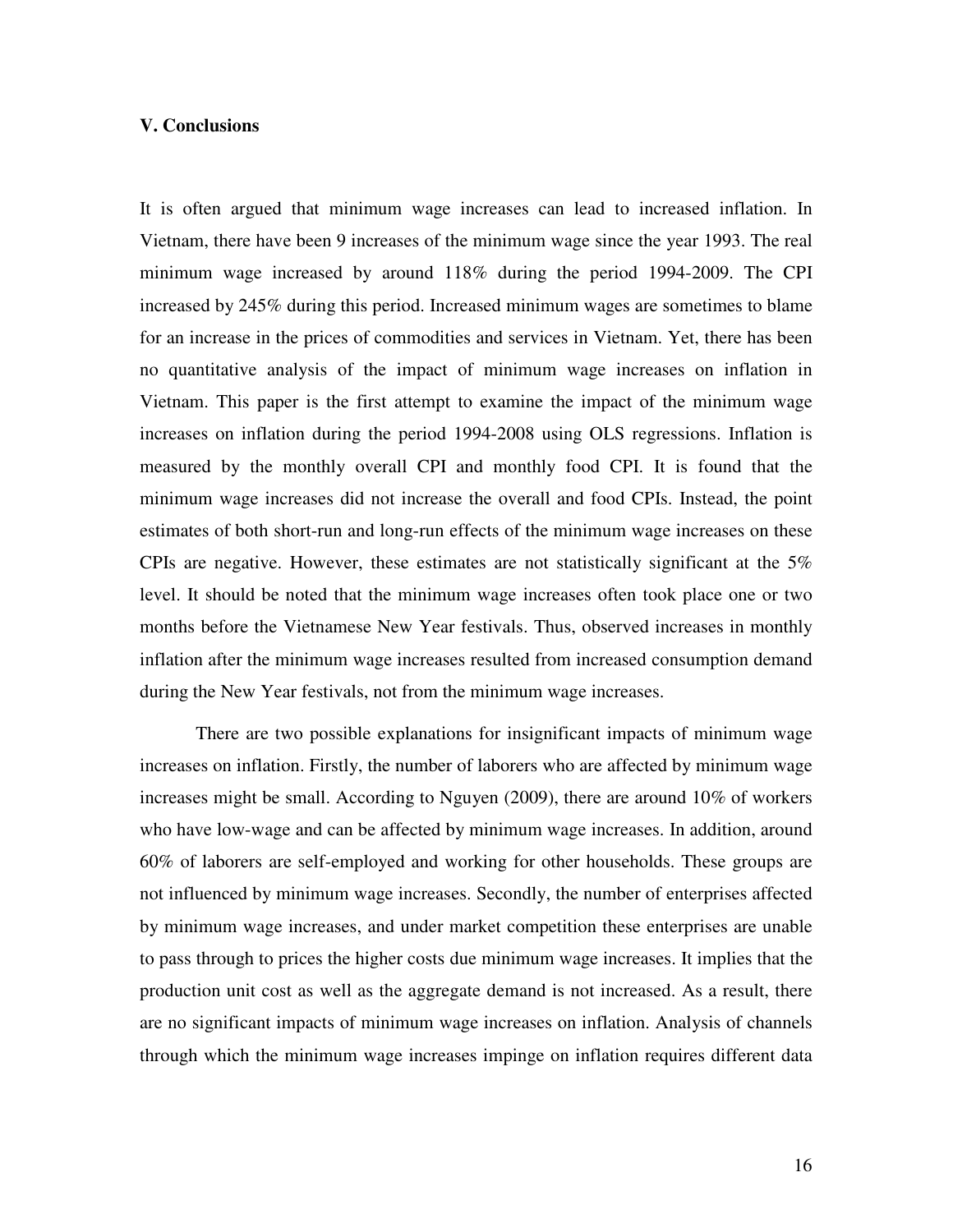sets such as enterprise surveys and household surveys, thus it is beyond the scope of the paper, but certainly important for future research.

 There are two main policy implications for Vietnam deriving from this study. Firstly, the minimum wages should be increased to compensate wage workers for realwage reduction caused by inflation in Vietnam. The annual growth rate of real minimum wages is still lower than that of GDP. In the most recent increase of the minimum wage in May 2009, although the nominal minimum wage increased by 20%, the real one decreased by 3% (due to high inflation in 2008). Secondly, previous increases in minimum wages are found not to lead to high inflation. So a reasonable increase in minimum wages is a result of inflation, not a cause of inflation.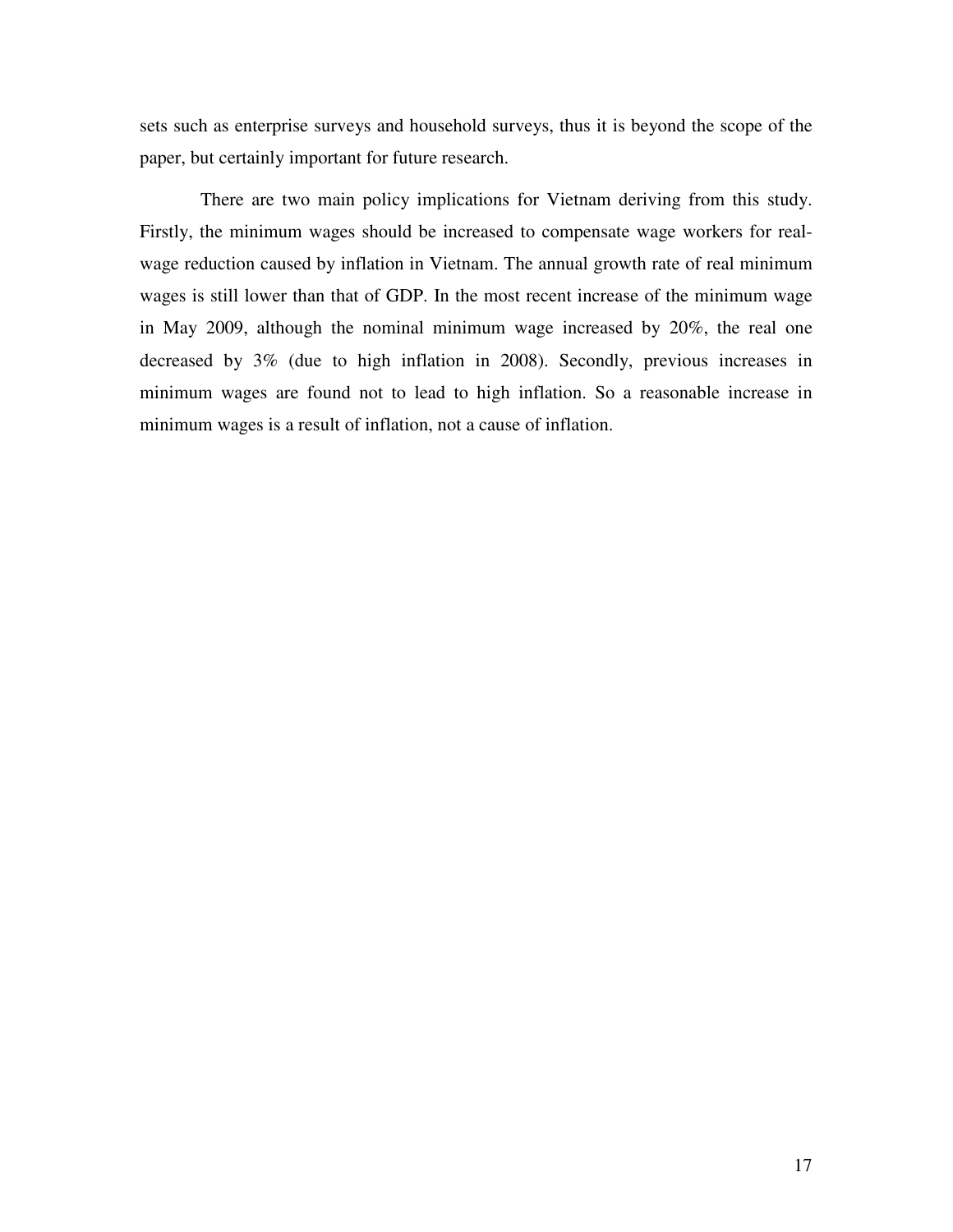#### **REFERENCES**

Aaronson, D. (2001), "Price Pass-through and the Minimum Wage", *The Review of Economics and Statistics* 83(1): 158-169.

Adedeji, O. and William O. (2004), "Inflation Dynamics in the Dominican Republic", IMF Working Paper No. WP/04/29.

Adedeji, O., and Liu O. (2005), "Determinants of Inflation in the Islamic Republic of Iran - A Macroeconomic Analysis", IMF Working Paper No. WP/00/127.

Bao Moi (2009), "Tăng lương tối thiểu nên mừng hay lo?", Báo Mới, ngày 8/4/2009.

Brown, C. (1999), "Minimum Wages, Employment and the Distribution of Income," In *Handbook of Labor Economics*, Vol. 3. Edited by O. Ashenfelter and D. Card. Elsevier Science, 1999: 2101-2163.

Card, D. E., and Krueger A. (1995): *Myth and Measurement: The New Economics of the Minimum Wage*. Princeton: Princeton University Press.

Castle, J., (2003), "Measuring Excess Demand and Its impact on Inflation", Working Paper,

Nuffield College and Oxford University.

Dan Tri (2009a), "Tăng lương sẽ không tác động nhiều đến tăng giá", Báo Dân Trí, ngày 8/4/2009.

Dan Tri (2009b), "Mừng ít, lo nhiều chuyện tăng lương", Báo Dân Trí, ngày 8/4/2009.

Dowrick, S., and J. Quiggin (2003). "A Survey of the Literature on Minimum Wage", Unpublished Manuscript, Australian National University.

Duy Tuan. 2009. "Bộ trưởng LĐTB&XH: Nghe thì cứ tưởng là tăng lương...", VTC News, ngày 8/4/2009.

Fahrer, J., and Myatt J. (1991), "Inflation in Australia: Causes, Inertia And Policy" Research Discussion Paper No. 9105, Economic Research Department, Reserve Bank of Australia.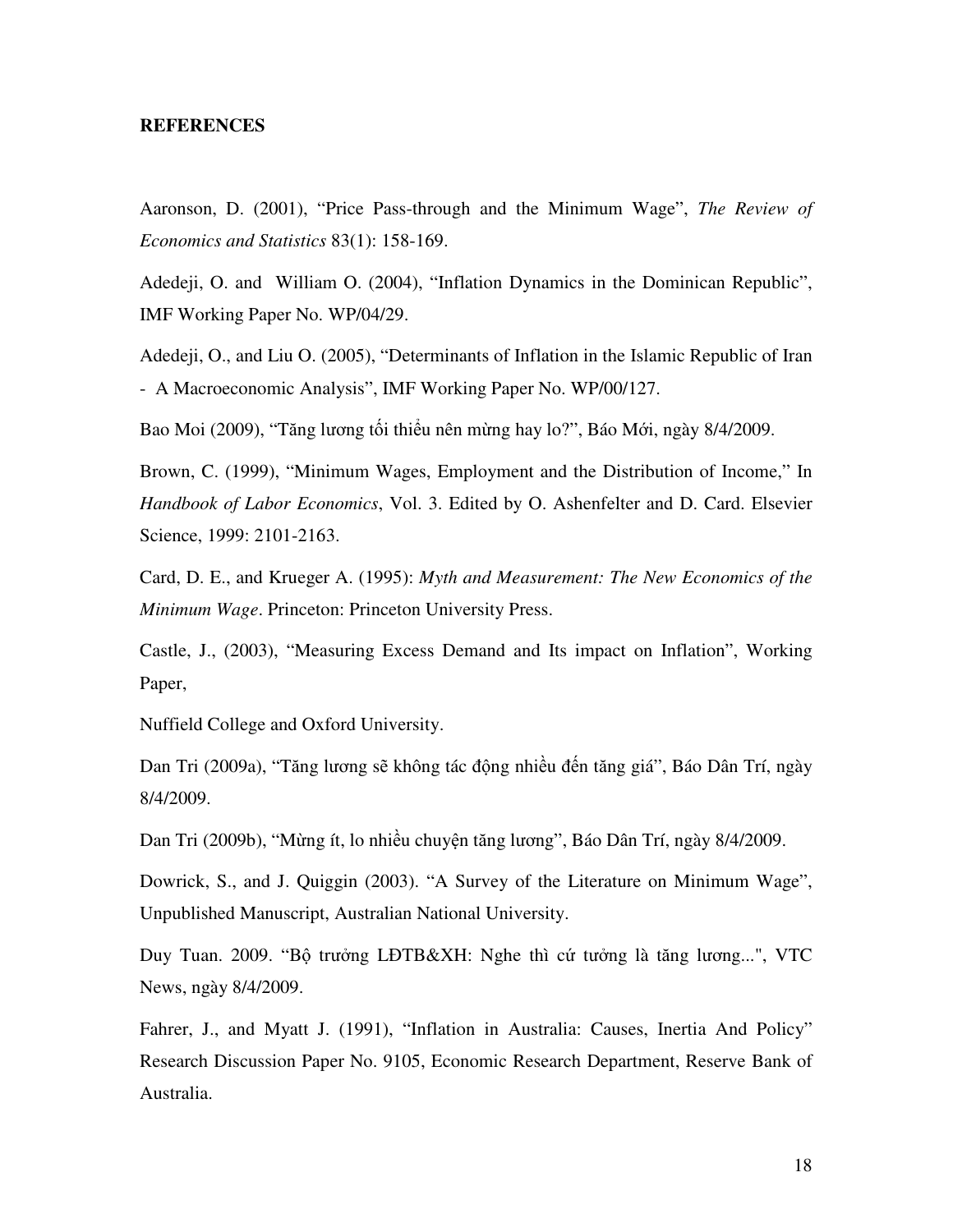Feridun. M., and Okhari H. (2006), "Forecasting Inflation through Econometric Models: An Empirical Study on Pakistani Data", *Doğuş Üniversitesi Dergisi* 7(1): 39-47.

Freeman, R. B. (1994), "Minimum Wages – Again!", *International Journal of Manpower*, 15(2): 8-25.

Friedman, M., (1963), *Inflation: Causes and Consequences*, New York: Asia Publishing House.

Frye, J., and R. J. Gordon (1981), "Government Intervention in the Inflation Process: The Econometrics of "Self-Inflicted Wounds", *American Economic Review* 71: 288-294.

Government of Vietnam. 2007. "Government Decree on Regional Minimum Wage for Labor in Enterprises, Collective, Farm, Households and other Organizations in Vietnam, No. 167/2007/ND-CP dated on November 16, 2007".

Government of Vietnam. 2008a. "Government Decree on Regional Minimum Wage for Labor in Enterprises, Collective, Farm, Households and other Organizations in Vietnam, No. 110/2008/ND-CP dated on October 10, 2008".

Government of Vietnam. 2008b. "Decree on Regional Minimum Wage for Employees in Foreign-Invested Enterprises, Foreign Institutions and International Individuals and Organisations in Vietnam, No. 111/2008/ND-CP dated on October 10, 2008"

Gunderson, M. (2005), "Minimum Wages In Canada: Theory, Evidence And Policy", the Federal Labour Standards Review Commission, Minimum Wage No. 512.

Hamermesh, D. (1986), 'The demand for labor in the long run', 429–71 in Ashenfelter, O. and Layard, R. (ed.), *Handbook of Labor Economics*, Volume 1, North-Holland, Amsterdam.

Katz, L. F., and A. B. Krueger (1992), "The Effect of the Minimum Wage on the Fast-Food Industry," *Industrial and Labor Relations Review* 46: 6-21.

Lemos, S. (2004) "The Effect of the Minimum Wage on Prices", Discussion Paper No. 1072, The Institute for the Study of Labor (IZA).

Mankiw, G. (2000), *Macroeconomics*, Worth Publisher, New York, the US.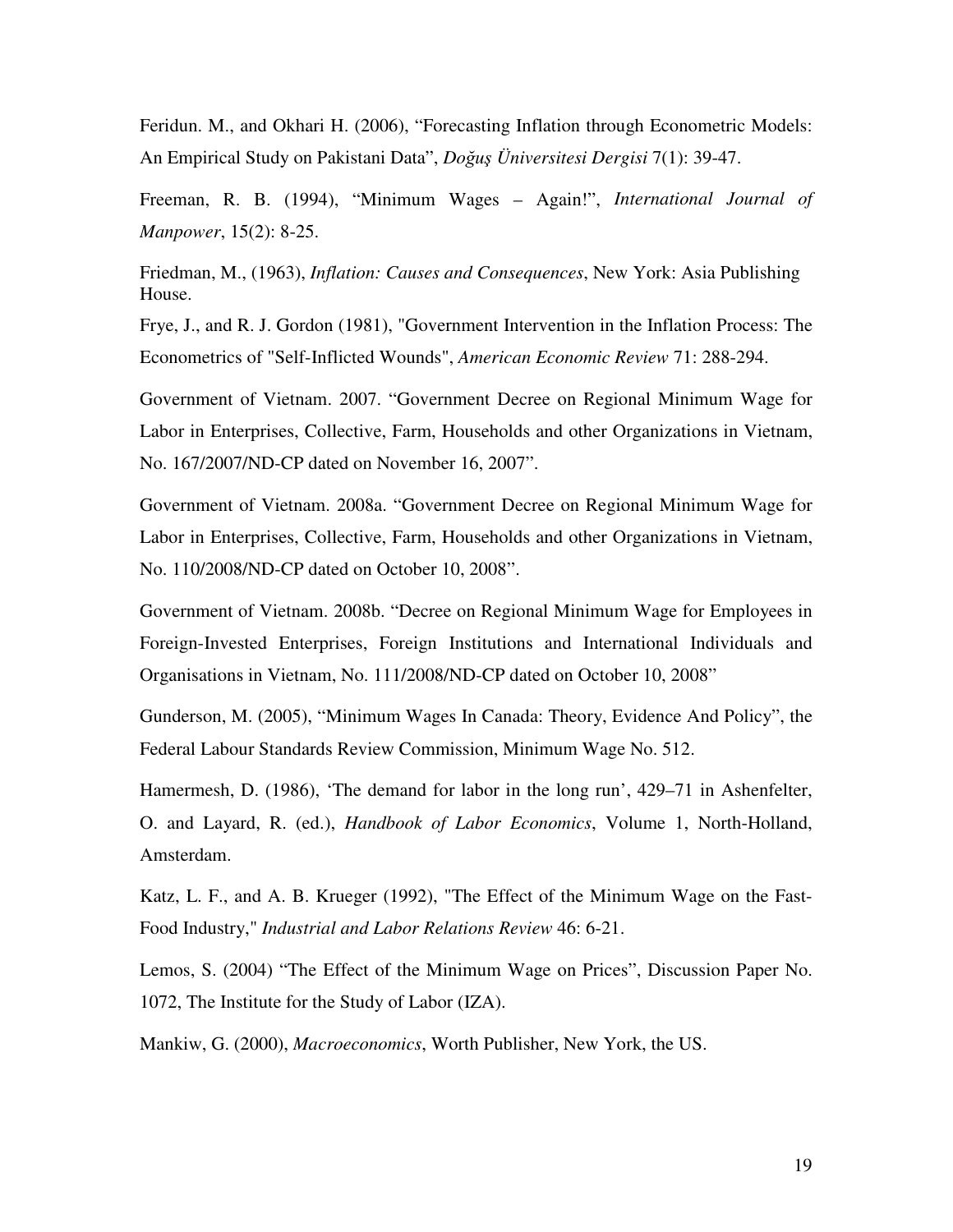Minh, H. (2008), "High Inflation Due to Money Supply", Newspaper VnEconomy, on 27/2/2008 (in Vietnamese), available at: http://vneconomy.vn/61921P0C6/lam-phat-caoxet-lai-nguyen-nhan-cung-tien.htm

Macdonald, J., and Aaronson D. (2000), "How Do Retail Prices React to Minimum Wage Increases?," Working Paper 2000-20, Federal Reserve Bank of Chicago.

Moffitt, R. (1991), "Program Evaluation with Nonexperimental Data", *Evaluation Review* 15(3): 291-314.

Nguyen, X. T. (2007), "A Reason for High Inflation in 2007", Newspaper VietNamNet on 28/12/2007 (in Vietnamese), available at:http://vietnamnet.vn/kinhte/2007/12/761574/

Nguyen, V. C. (2009), "The Impact of Minimum Wage Increase on Employment, Wages and Expenditures of Workers: Evidence from Vietnam", Research report for Ministry of Labor, Invalid, and Social Affairs of Vietnam.

Sellekaerts, B. (1981), "Impact of Minimum Wage Legislation on Wage and Price Inflation", *Report of the Minimum Wage Paper Commission* 6: 1-17.

Tran, T. H., Tran, T., Le, D., Nguyen, H. (2006), "Determination of Minimum Wages in Market Economy in Vietnam", Report for Ministry of Labor, Invalid, and Social Affairs of Vietnam.

Vneconomy (2003), "Increased minimum wage can increase prices slightly", Vietnam Economy Newspapers, February 16, 2003.

Vu Thieu (2006), "Minimum wage in the world and lesion learned for Vietnam", Report prepared for Ministry of Labor, Invalid and Social Affairs, 2006.

Wooldridge, J. M. (2002), *Econometric Analysis of Cross Section and Panel Data*, The MIT Press, Cambridge, Massachusetts.

World Bank (2008), *Vietnam Development Report 2008: Social Protection*, World Bank, Vietnam.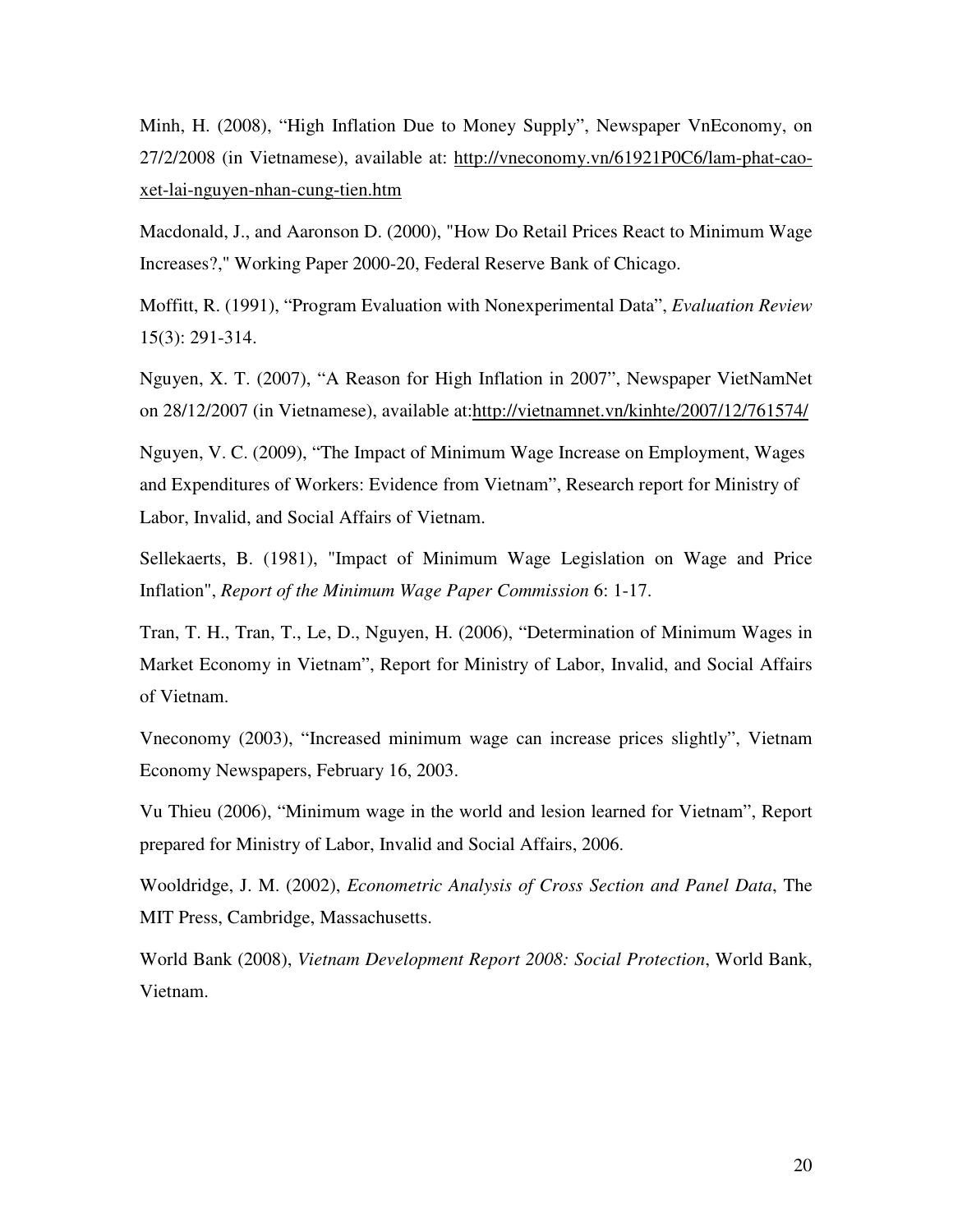### **APPENDIX**

|                                                         |             | Overall CPI: $\Delta D$ (Difference $CPI_t - CPI_{t-1}$ ) |             |             | Food CPI: $\Delta D$ (Difference $CPI_t - CPI_{t-1}$ ) |             |  |  |
|---------------------------------------------------------|-------------|-----------------------------------------------------------|-------------|-------------|--------------------------------------------------------|-------------|--|--|
| Explanatory variables                                   | Model 1     | Model 2                                                   | Model 3     | Model 1     | Model 2                                                | Model 3     |  |  |
| CPI_1 (one-period lag of CPI)                           | $-0.540***$ | $-0.545***$                                               | $-0.397***$ | $-0.640***$ | $-0.641***$                                            | $-0.456***$ |  |  |
|                                                         | [0.067]     | [0.067]                                                   | [0.090]     | [0.070]     | [0.070]                                                | [0.100]     |  |  |
| $\Delta$ CPI_1 (one-period lag of $\Delta$ CPI)         |             |                                                           | $-0.152$    |             |                                                        | $-0.206**$  |  |  |
|                                                         |             |                                                           | [0.096]     |             |                                                        | [0.101]     |  |  |
| $\Delta$ CPI_2 (two-period lag of $\Delta$ CPI)         |             |                                                           | $-0.124$    |             |                                                        | $-0.205**$  |  |  |
|                                                         |             |                                                           | [0.083]     |             |                                                        | [0.086]     |  |  |
| $\triangle$ CPI_3 (three-period lag of $\triangle$ CPI) |             |                                                           | 0.017       |             |                                                        | $-0.048$    |  |  |
|                                                         |             |                                                           | [0.072]     |             |                                                        | [0.072]     |  |  |
| Trend                                                   |             | 0.001                                                     | 0.001       |             | 0.001                                                  | 0.001       |  |  |
|                                                         |             | [0.001]                                                   | [0.001]     |             | [0.002]                                                | [0.002]     |  |  |
| Constant                                                | 54.350***   | 54.709***                                                 | 39.831***   | 64.442***   | 64.468***                                              | 45.752***   |  |  |
|                                                         | [6.718]     | [6.745]                                                   | [9.006]     | [7.026]     | [7.042]                                                | [10.013]    |  |  |
| Z(t)                                                    | $-8.092$    | $-8.114$                                                  | $-4.421$    | $-9.175$    | $-9.164$                                               | $-4.575$    |  |  |
| MacKinnon approximate p-value                           | 0.000       | 0.000                                                     | 0.002       | 0.000       | 0.000                                                  | 0.001       |  |  |
| Number of observations                                  | 179         | 179                                                       | 176         | 179         | 179                                                    | 176         |  |  |
| Robust standard errors in brackets                      |             |                                                           |             |             |                                                        |             |  |  |

TABLE A.1 Dickey – Fuller tests of unit root of overall and food CPIs

Robust standard errors in brackets

\* significant at 10%; \*\* significant at 5%; \*\*\* significant at 1%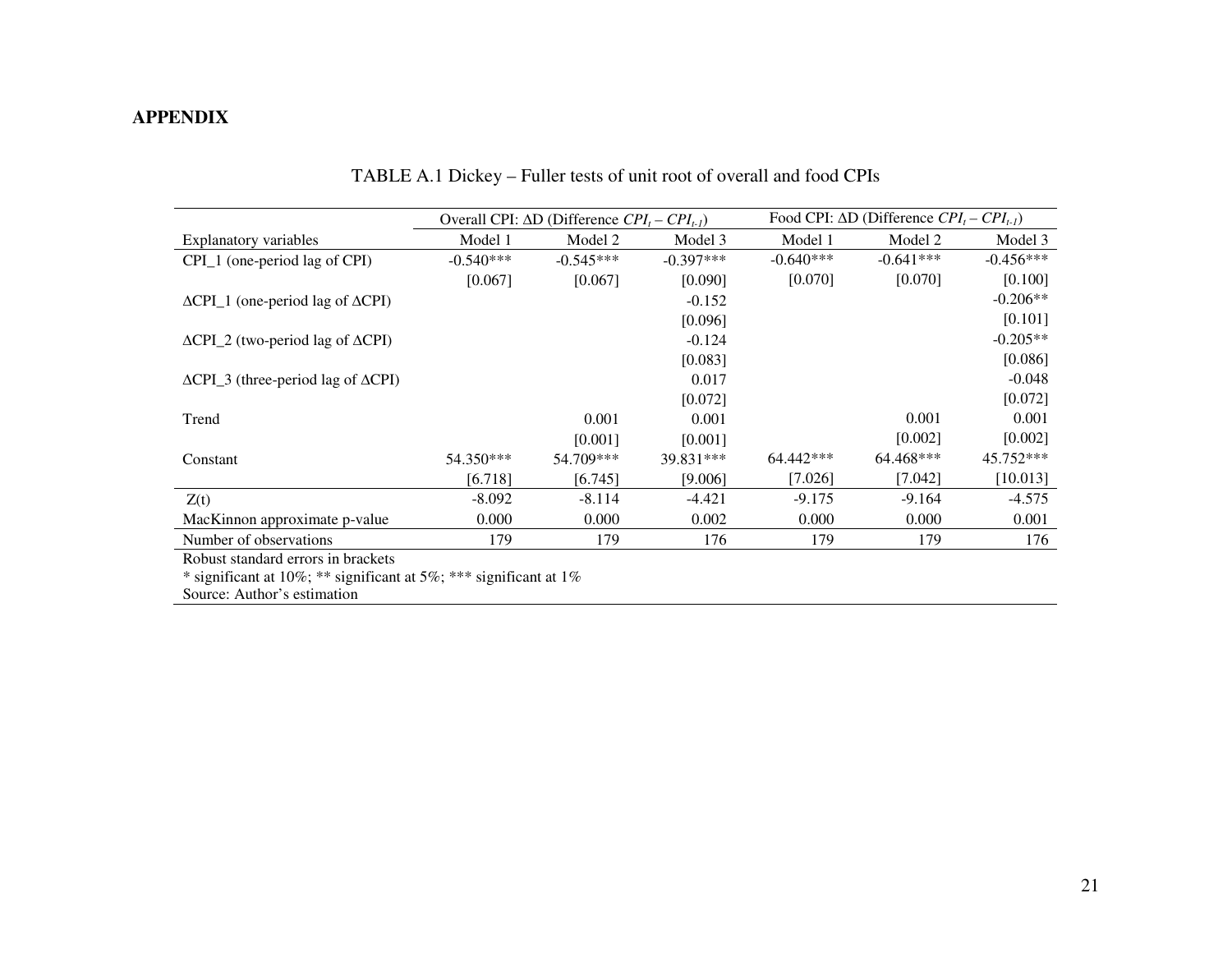| <b>Explanatory variables</b>                            | Model 1  | Model 2     | Model 3     | Model 4     | Model 5     | Model 6     | Model 7     | Model 8     | Model 9     |
|---------------------------------------------------------|----------|-------------|-------------|-------------|-------------|-------------|-------------|-------------|-------------|
|                                                         | (FGLS)   | (FGLS)      | (FGLS)      | (OLS)       | (OLS)       | (OLS)       | (OLS)       | (OLS)       | (OLS)       |
| D (Dummy variable indicating<br>month with minimum wage | $-0.296$ | $-0.282$    | $-0.407*$   | $-0.432*$   | $-0.4$      | $-0.470*$   | $-0.442*$   | $-0.423*$   | $-0.405*$   |
| increase)                                               | [0.286]  | [0.205]     | [0.226]     | [0.238]     | [0.244]     | [0.244]     | [0.251]     | [0.235]     | [0.238]     |
| $D_1$ (one-period lag of D)                             |          |             | $-0.346$    | $-0.199$    | $-0.171$    | $-0.171$    | $-0.146$    | $-0.22$     | $-0.212$    |
|                                                         |          |             | [0.254]     | [0.240]     | [0.247]     | [0.247]     | [0.254]     | [0.239]     | [0.245]     |
| D_2 (two-period lag of D)                               |          |             | 0.141       | 0.263       | 0.239       | 0.253       | 0.239       | 0.245       | 0.193       |
|                                                         |          |             | [0.219]     | [0.240]     | [0.248]     | [0.247]     | [0.255]     | [0.240]     | [0.247]     |
| $D_3$ (three-period lag of D)                           |          |             |             |             |             | $-0.298$    | $-0.295$    |             |             |
|                                                         |          |             |             |             |             | [0.249]     | [0.262]     |             |             |
| D_4 (fourth-period lag of D)                            |          |             |             |             |             | 0.125       | 0.121       |             |             |
|                                                         |          |             |             |             |             | [0.250]     | [0.263]     |             |             |
| $D_5$ (five-period lag of D)                            |          |             |             |             |             | 0.002       | 0.004       |             |             |
|                                                         |          |             |             |             |             | [0.246]     | [0.256]     |             |             |
| $D_6$ (six-period lag of D)                             |          |             |             |             |             | 0.085       | 0.088       |             |             |
|                                                         |          |             |             |             |             | [0.245]     | [0.256]     |             |             |
| $D_7$ (seven-period lag of D)                           |          |             |             |             |             | 0.157       | 0.111       |             |             |
|                                                         |          |             |             |             |             | [0.235]     | [0.255]     |             |             |
| D1 (one-period lead of D)                               |          |             |             |             |             |             |             | 0.176       | 0.215       |
|                                                         |          |             |             |             |             |             |             | [0.238]     | [0.253]     |
| D2 (two-period lead of D)                               |          |             |             |             |             |             |             | 0.246       | 0.319       |
|                                                         |          |             |             |             |             |             |             | [0.238]     | [0.245]     |
| CPI_1 (one-period lag of CPI)                           |          |             |             | $0.587***$  | $0.583***$  | $0.610***$  | $0.596***$  | $0.550***$  | $0.510***$  |
|                                                         |          |             |             | [0.076]     | [0.083]     | [0.081]     | [0.085]     | [0.076]     | [0.085]     |
| CPI_2 (two-period lag of CPI)                           |          |             |             | 0.097       | 0.054       | 0.054       | 0.038       | 0.088       | 0.03        |
|                                                         |          |             |             | [0.084]     | [0.095]     | [0.095]     | [0.099]     | [0.083]     | [0.094]     |
| CPI_3 (three-period lag of CPI)                         |          |             |             | 0.118       | 0.128       | $0.142*$    | 0.131       | $0.167**$   | $0.170**$   |
|                                                         |          |             |             | [0.075]     | [0.085]     | [0.082]     | [0.088]     | [0.076]     | [0.085]     |
| January                                                 |          | $0.629***$  | $0.665***$  | $0.547**$   | $0.508**$   | $0.617***$  | $0.568**$   | $0.587**$   | $0.588**$   |
|                                                         |          | [0.180]     | [0.172]     | [0.219]     | [0.232]     | [0.228]     | [0.240]     | [0.238]     | [0.258]     |
| February                                                |          | $1.572***$  | $1.594***$  | $1.053***$  | $1.025***$  | $1.030***$  | 0.999***    | $1.105***$  | $1.142***$  |
|                                                         |          | [0.208]     | [0.214]     | [0.224]     | [0.239]     | [0.232]     | [0.249]     | [0.242]     | [0.266]     |
| March                                                   |          | $-0.917***$ | $-0.908***$ | $-2.069***$ | $-2.058***$ | $-2.068***$ | $-2.064***$ | $-1.992***$ | $-1.867***$ |
|                                                         |          | [0.232]     | [0.228]     | [0.232]     | [0.256]     | [0.242]     | [0.268]     | [0.246]     | [0.278]     |
| April                                                   |          | $-0.477*$   | $-0.412*$   | $-0.364$    | $-0.349$    | $-0.203$    | $-0.218$    | $-0.397$    | $-0.344$    |
|                                                         |          | [0.246]     | [0.238]     | [0.277]     | [0.294]     | [0.311]     | [0.330]     | [0.290]     | [0.308]     |

TABLE A.2 Regression of monthly overall CPI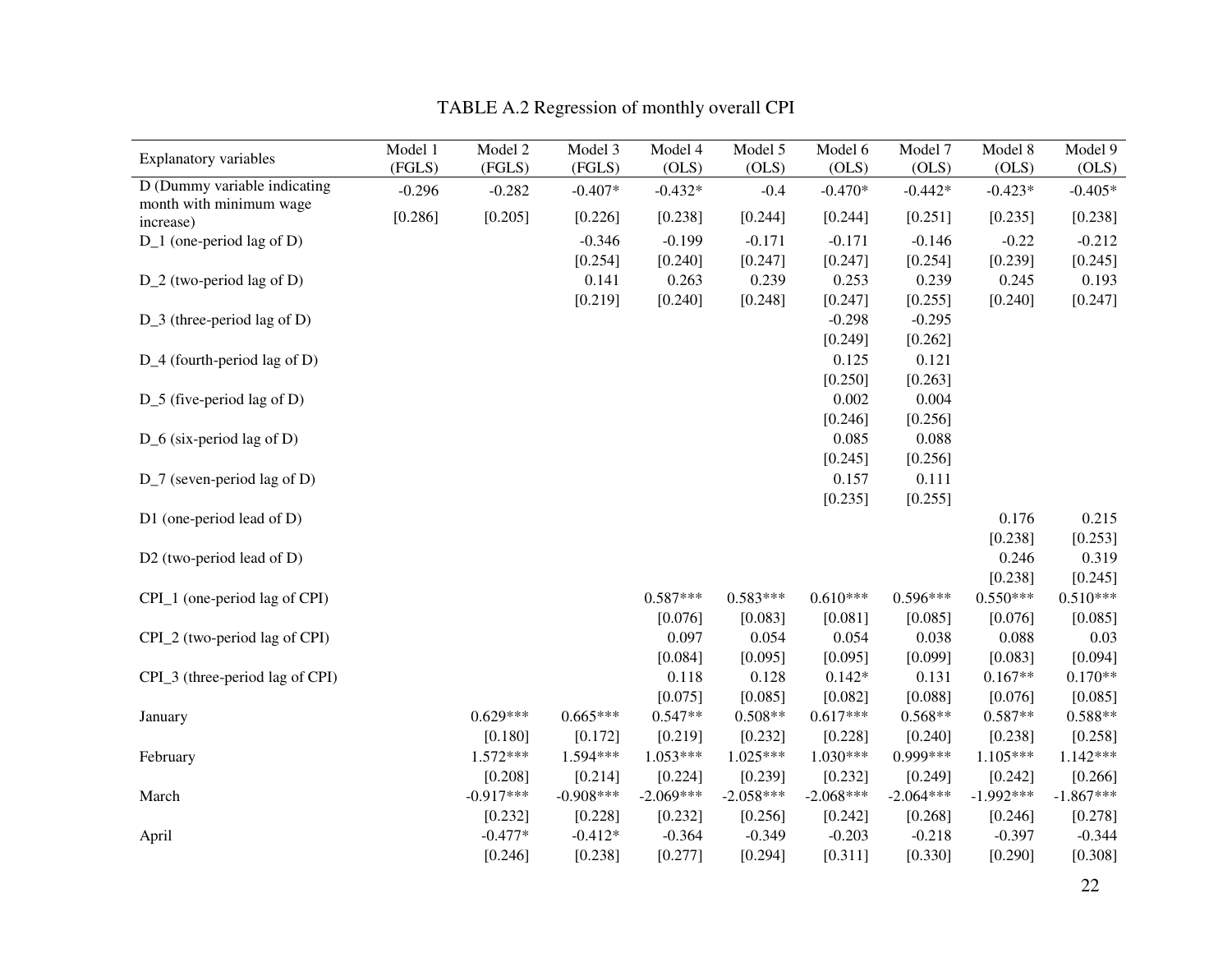| <b>Explanatory variables</b>                                                                          | Model 1    | Model 2      | Model 3     | Model 4     | Model 5     | Model 6    | Model 7    | Model 8    | Model 9    |
|-------------------------------------------------------------------------------------------------------|------------|--------------|-------------|-------------|-------------|------------|------------|------------|------------|
|                                                                                                       | (FGLS)     | (FGLS)       | (FGLS)      | (OLS)       | (OLS)       | (OLS)      | (OLS)      | (OLS)      | (OLS)      |
| May                                                                                                   |            | $-0.21$      | $-0.147$    | $-0.237$    | $-0.308$    | $-0.347$   | $-0.373$   | $-0.327$   | $-0.369$   |
|                                                                                                       |            | [0.253]      | [0.245]     | [0.257]     | [0.275]     | [0.290]    | [0.310]    | [0.270]    | [0.290]    |
| June                                                                                                  |            | $-0.438*$    | $-0.376$    | $-0.369*$   | $-0.455**$  | $-0.405*$  | $-0.454*$  | $-0.323$   | $-0.397$   |
|                                                                                                       |            | [0.255]      | [0.247]     | [0.200]     | [0.213]     | [0.224]    | [0.235]    | [0.222]    | [0.243]    |
| July                                                                                                  |            | $-0.704***$  | $-0.644***$ | $-0.579***$ | $-0.594***$ | $-0.570**$ | $-0.616**$ | $-0.560**$ | $-0.562**$ |
|                                                                                                       |            | [0.253]      | [0.244]     | [0.200]     | [0.215]     | [0.225]    | [0.236]    | [0.220]    | [0.242]    |
| August                                                                                                |            | $-0.408*$    | $-0.351$    | $-0.136$    | $-0.216$    | $-0.187$   | $-0.248$   | $-0.176$   | $-0.261$   |
|                                                                                                       |            | [0.245]      | [0.236]     | [0.200]     | [0.215]     | [0.225]    | [0.235]    | [0.222]    | [0.243]    |
| September                                                                                             |            | $-0.352$     | $-0.301$    | $-0.203$    | $-0.308$    | $-0.204$   | $-0.308$   | $-0.213$   | $-0.321$   |
|                                                                                                       |            | [0.230]      | [0.221]     | [0.196]     | [0.209]     | [0.199]    | [0.211]    | [0.205]    | [0.222]    |
| October                                                                                               |            | $-0.554***$  | $-0.493**$  | $-0.416**$  | $-0.482**$  | $-0.394*$  | $-0.470**$ | $-0.386*$  | $-0.441*$  |
|                                                                                                       |            | [0.206]      | [0.197]     | [0.201]     | [0.215]     | [0.204]    | [0.218]    | [0.221]    | [0.244]    |
| November                                                                                              |            | $-0.266*$    | $-0.186$    | $-0.025$    | $-0.097$    | $-0.011$   | $-0.093$   | $-0.012$   | $-0.097$   |
|                                                                                                       |            | [0.159]      | [0.152]     | [0.201]     | [0.214]     | [0.205]    | [0.216]    | [0.243]    | [0.263]    |
| December                                                                                              |            | Base-omitted |             |             |             |            |            |            |            |
|                                                                                                       |            |              |             |             |             |            |            |            |            |
| One-period lag of growth of                                                                           |            |              |             |             | 0.004       |            | 0.004      |            | $\Omega$   |
| annual State revenue                                                                                  |            |              |             |             | [0.006]     |            | [0.007]    |            | [0.006]    |
| One-period lag of growth of                                                                           |            |              |             |             | 0.036       |            | 0.036      |            | 0.059      |
| annual GDP                                                                                            |            |              |             |             | [0.041]     |            | [0.043]    |            | [0.041]    |
| One-period lag of growth of                                                                           |            |              |             |             | 0.003       |            | 0.003      |            | 0.009      |
| annual money supply (M1)                                                                              |            |              |             |             | [0.006]     |            | [0.007]    |            | [0.007]    |
| One period lag of annual average                                                                      |            |              |             |             | 0.004       |            | 0.004      |            | 0.013      |
| <b>CPI</b>                                                                                            |            |              |             |             | [0.015]     |            | [0.015]    |            | [0.015]    |
| Month change in exchange rate                                                                         |            |              |             |             | $-0.004$    |            | $-0.004$   |            | 0.011      |
| (price index of US dollar)                                                                            |            |              |             |             | [0.027]     |            | [0.028]    |            | [0.028]    |
| Constant                                                                                              | 100.597*** | 100.763***   | 100.692***  | 20.171***   | 23.540***   | 19.784***  | 23.540***  | 19.905***  | 26.262***  |
|                                                                                                       | [0.125]    | [0.200]      | [0.205]     | [6.282]     | [7.985]     | [6.431]    | [8.322]    | [6.227]    | [7.995]    |
| Observations                                                                                          | 180        | 180          | 178         | 177         | 168         | 173        | 168        | 175        | 166        |
| R-squared                                                                                             | 0.00       | 0.43         | 0.41        | 0.72        | 0.73        | 0.73       | 0.73       | 0.73       | 0.75       |
| Long-run effect estimates                                                                             |            |              | $-0.674$    | $-0.368$    | $-0.331$    | $-0.319$   | $-0.321$   | 0.025      | 0.111      |
|                                                                                                       |            |              | [0.588]     | [0.414]     | [0.432]     | [0.755]    | [0.887]    | [0.558]    | [0.593]    |
| Robust standard errors in brackets. * significant at 10%; ** significant at 5%; *** significant at 1% |            |              |             |             |             |            |            |            |            |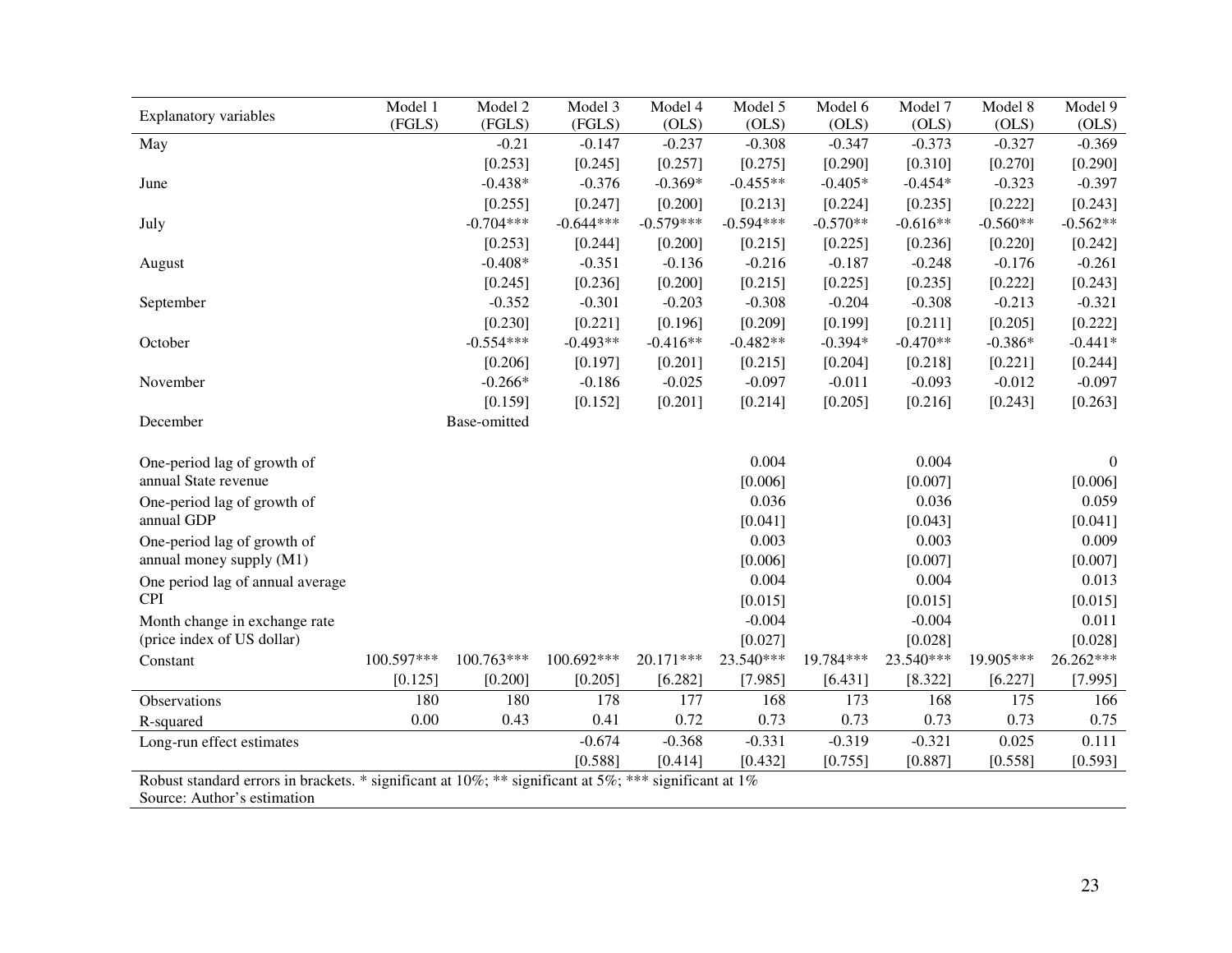| Explanatory variables in regressions of monthly overall           |            | Model 6 (OLS) | Model 7 (OLS) |       | Model 8 (OLS) |       | Model 9 (OLS) |       |
|-------------------------------------------------------------------|------------|---------------|---------------|-------|---------------|-------|---------------|-------|
| <b>CPI</b>                                                        | <b>VIF</b> | 1/VIF         | <b>VIF</b>    | 1/VIF | <b>VIF</b>    | 1/VIF | <b>VIF</b>    | 1/VIF |
| CPI_1 (one-period lag of CPI)                                     | 3.59       | 0.278         | 3.81          | 0.262 | 3.36          | 0.297 | 4.00          | 0.250 |
| CPI_2 (two-period lag of CPI)                                     | 4.88       | 0.205         | 5.08          | 0.197 | 4.36          | 0.229 | 4.94          | 0.203 |
| CPI_3 (three-period lag of CPI)                                   | 3.62       | 0.276         | 4.07          | 0.246 | 3.61          | 0.277 | 4.00          | 0.250 |
| One period lag of annual average CPI                              |            |               | 2.23          | 0.448 |               |       | 2.30          | 0.435 |
| D1 (one-period lead of D)                                         |            |               |               |       | 1.41          | 0.710 | 1.57          | 0.636 |
| D2 (two-period lead of D)                                         |            |               |               |       | 1.40          | 0.714 | 1.47          | 0.682 |
| D (Dummy variable indicating month with minimum<br>wage increase) | 1.39       | 0.717         | 1.44          | 0.694 | 1.36          | 0.733 | 1.39          | 0.720 |
| D_1 (one-period lag of D)                                         | 1.43       | 0.701         | 1.47          | 0.680 | 1.42          | 0.703 | 1.47          | 0.682 |
| D_2 (two-period lag of D)                                         | 1.43       | 0.699         | 1.49          | 0.673 | 1.42          | 0.702 | 1.49          | 0.669 |
| D_3 (three-period lag of D)                                       | 1.45       | 0.690         | 1.57          | 0.639 |               |       |               |       |
| D_4 (fourth-period lag of D)                                      | 1.46       | 0.684         | 1.57          | 0.636 |               |       |               |       |
| D_5 (five-period lag of D)                                        | 1.41       | 0.707         | 1.49          | 0.669 |               |       |               |       |
| D_6 (six-period lag of D)                                         | 1.40       | 0.713         | 1.50          | 0.667 |               |       |               |       |
| $D_7$ (seven-period lag of D)                                     | 1.47       | 0.681         | 1.48          | 0.676 |               |       |               |       |
| January                                                           | 2.32       | 0.431         | 2.52          | 0.397 | 2.68          | 0.372 | 3.12          | 0.321 |
| February                                                          | 2.42       | 0.413         | 2.70          | 0.370 | 2.79          | 0.359 | 3.30          | 0.303 |
| March                                                             | 2.63       | 0.381         | 3.12          | 0.320 | 2.87          | 0.348 | 3.62          | 0.276 |
| April                                                             | 4.33       | 0.231         | 4.75          | 0.211 | 4.26          | 0.234 | 4.43          | 0.226 |
| May                                                               | 3.76       | 0.266         | 4.19          | 0.239 | 3.68          | 0.272 | 3.93          | 0.255 |
| June                                                              | 2.25       | 0.444         | 2.40          | 0.417 | 2.49          | 0.402 | 2.76          | 0.363 |
| July                                                              | 2.27       | 0.441         | 2.43          | 0.411 | 2.46          | 0.407 | 2.74          | 0.365 |
| August                                                            | 2.41       | 0.415         | 2.41          | 0.415 | 2.51          | 0.399 | 2.77          | 0.361 |
| September                                                         | 1.88       | 0.531         | 1.95          | 0.514 | 2.13          | 0.470 | 2.30          | 0.434 |
| October                                                           | 1.99       | 0.503         | 2.07          | 0.483 | 2.48          | 0.403 | 2.78          | 0.360 |
| November                                                          | 1.99       | 0.501         | 2.03          | 0.492 | 2.80          | 0.357 | 3.03          | 0.331 |
| December                                                          |            |               | 1.75          | 0.571 |               |       | 1.72          | 0.583 |
| One-period lag of growth of annual money supply (M1)              |            |               | 1.97          | 0.508 |               |       | 1.83          | 0.546 |
| One-period lag of growth of annual State revenue                  |            |               | 1.39          | 0.719 |               |       | 1.25          | 0.798 |
| Monthly change in exchange rate (price index of US\$)             |            |               | 1.16          | 0.862 |               |       | 1.23          | 0.814 |
| Mean                                                              | 2.35       |               | 2.37          |       | 2.61          |       | 2.64          |       |

TABLE A.3 The variance inflation factors to test collinearity of regressors in regressions of monthly overall CPI (Table A.2)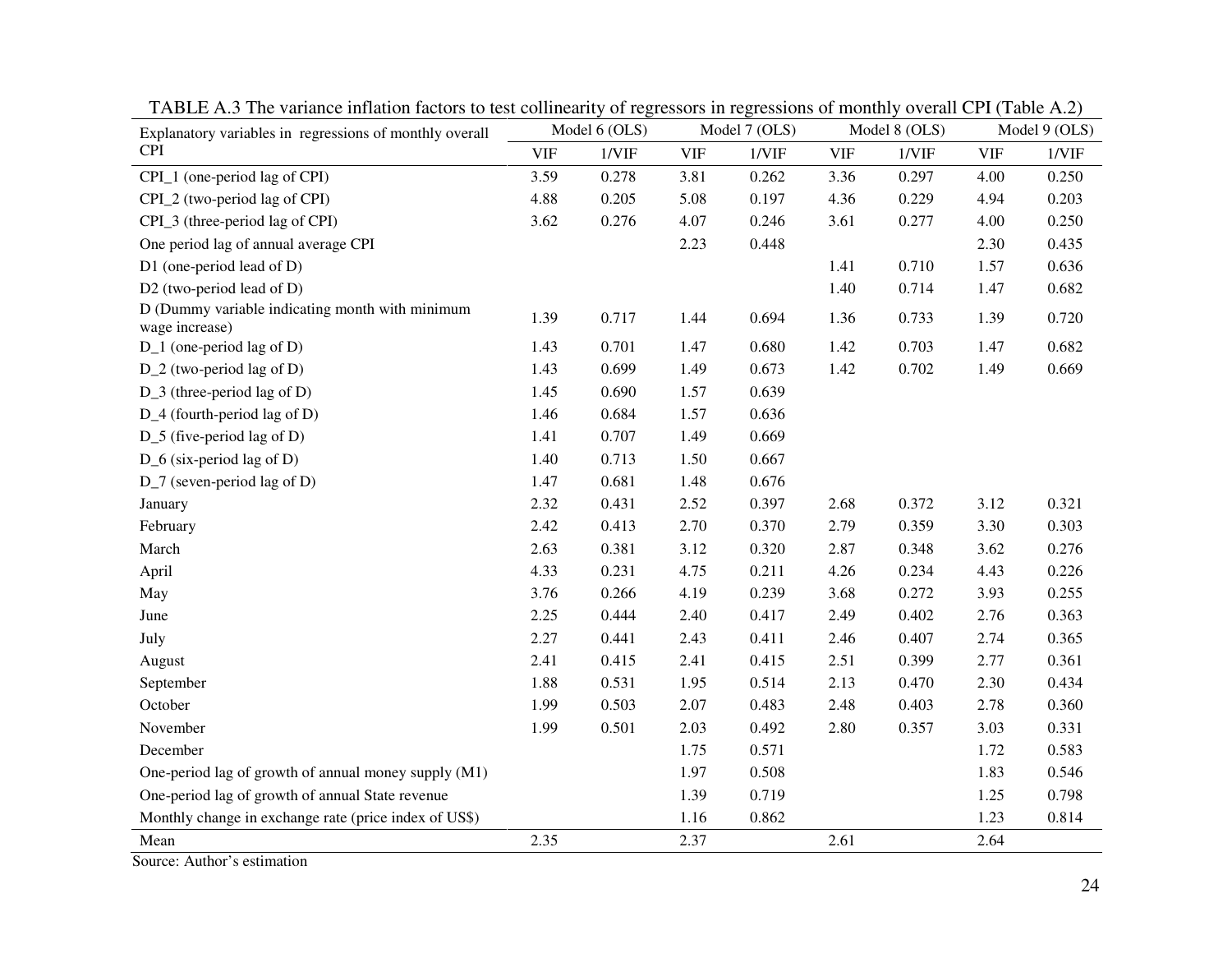| <b>Explanatory variables</b>                           | Model 1 | Model 2     | Model 3     | Model 4 | Model 5     | Model 6     | Model 7 | Model 8     | Model 9     |
|--------------------------------------------------------|---------|-------------|-------------|---------|-------------|-------------|---------|-------------|-------------|
|                                                        | (FGLS)  | (FGLS)      | (FGLS)      | (OLS)   | (OLS)       | (OLS)       | (OLS)   | (OLS)       | OLS)        |
| Dummy variable indicating<br>month with minimum wage   | 0.113   | $-0.101$    | $-0.115$    |         |             |             |         |             |             |
| increases and the two following<br>months after that   | [0.242] | [0.183]     | [0.145]     |         |             |             |         |             |             |
| Dummy variable indicating<br>month with minimum wage   |         |             |             | 0.037   | $-0.194$    | $-0.044$    |         |             |             |
| increases and the seven<br>following months after that |         |             |             | [0.202] | [0.175]     | [0.110]     |         |             |             |
| Dummy variable indicating a<br>two-month window around |         |             |             |         |             |             | 0.251   | 0.208       | 0.063       |
| minimum wage increases                                 |         |             |             |         |             |             | [0.219] | [0.184]     | [0.120]     |
| CPI_1 (one-period lag of CPI)                          |         |             | $0.577***$  |         |             | $0.580***$  |         |             | $0.580***$  |
|                                                        |         |             | [0.083]     |         |             | [0.083]     |         |             | [0.083]     |
| CPI_2 (two-period lag of CPI)                          |         |             | 0.033       |         |             | 0.029       |         |             | 0.032       |
|                                                        |         |             | [0.095]     |         |             | [0.095]     |         |             | [0.095]     |
| CPI_3 (three-period lag of CPI)                        |         |             | $0.149*$    |         |             | $0.142*$    |         |             | $0.146*$    |
|                                                        |         |             | [0.085]     |         |             | [0.085]     |         |             | [0.085]     |
| January                                                |         | $0.548***$  | $0.366*$    |         | $0.597***$  | 0.358       |         | $0.549***$  | 0.355       |
|                                                        |         | [0.169]     | [0.217]     |         | [0.176]     | [0.220]     |         | [0.164]     | [0.217]     |
| February                                               |         | $1.604***$  | $0.966***$  |         | $1.652***$  | $0.960***$  |         | $1.602***$  | $0.954***$  |
|                                                        |         | [0.213]     | [0.222]     |         | [0.218]     | [0.226]     |         | [0.209]     | [0.222]     |
| March                                                  |         | $-0.885***$ | $-1.960***$ |         | $-0.836***$ | $-1.966***$ |         | $-0.888***$ | $-1.974***$ |
|                                                        |         | [0.237]     | [0.252]     |         | [0.242]     | [0.257]     |         | [0.233]     | [0.251]     |
| April                                                  |         | $-0.485*$   | $-0.381$    |         | $-0.396$    | $-0.332$    |         | $-0.365$    | $-0.321$    |
|                                                        |         | [0.249]     | [0.294]     |         | [0.255]     | [0.298]     |         | [0.263]     | [0.299]     |
| May                                                    |         | $-0.218$    | $-0.406$    |         | $-0.129$    | $-0.359$    |         | $-0.099$    | $-0.346$    |
|                                                        |         | [0.256]     | [0.272]     |         | [0.262]     | [0.275]     |         | [0.270]     | [0.277]     |
| June                                                   |         | $-0.446*$   | $-0.496**$  |         | $-0.383$    | $-0.471**$  |         | $-0.328$    | $-0.445**$  |
|                                                        |         | [0.258]     | [0.213]     |         | [0.259]     | [0.214]     |         | [0.271]     | [0.223]     |
| July                                                   |         | $-0.713***$ | $-0.639***$ |         | $-0.649**$  | $-0.610***$ |         | $-0.594**$  | $-0.585***$ |
|                                                        |         | [0.255]     | [0.214]     |         | [0.257]     | [0.215]     |         | [0.269]     | [0.223]     |
| August                                                 |         | $-0.417*$   | $-0.274$    |         | $-0.353$    | $-0.243$    |         | $-0.327$    | $-0.227$    |
|                                                        |         | [0.248]     | [0.214]     |         | [0.249]     | [0.214]     |         | [0.254]     | [0.218]     |
| September                                              |         | $-0.362$    | $-0.363*$   |         | $-0.376$    | $-0.352*$   |         | $-0.274$    | $-0.32$     |

## TABLE A.4 Regression of monthly overall CPI (variables of duration around minimum wage increases)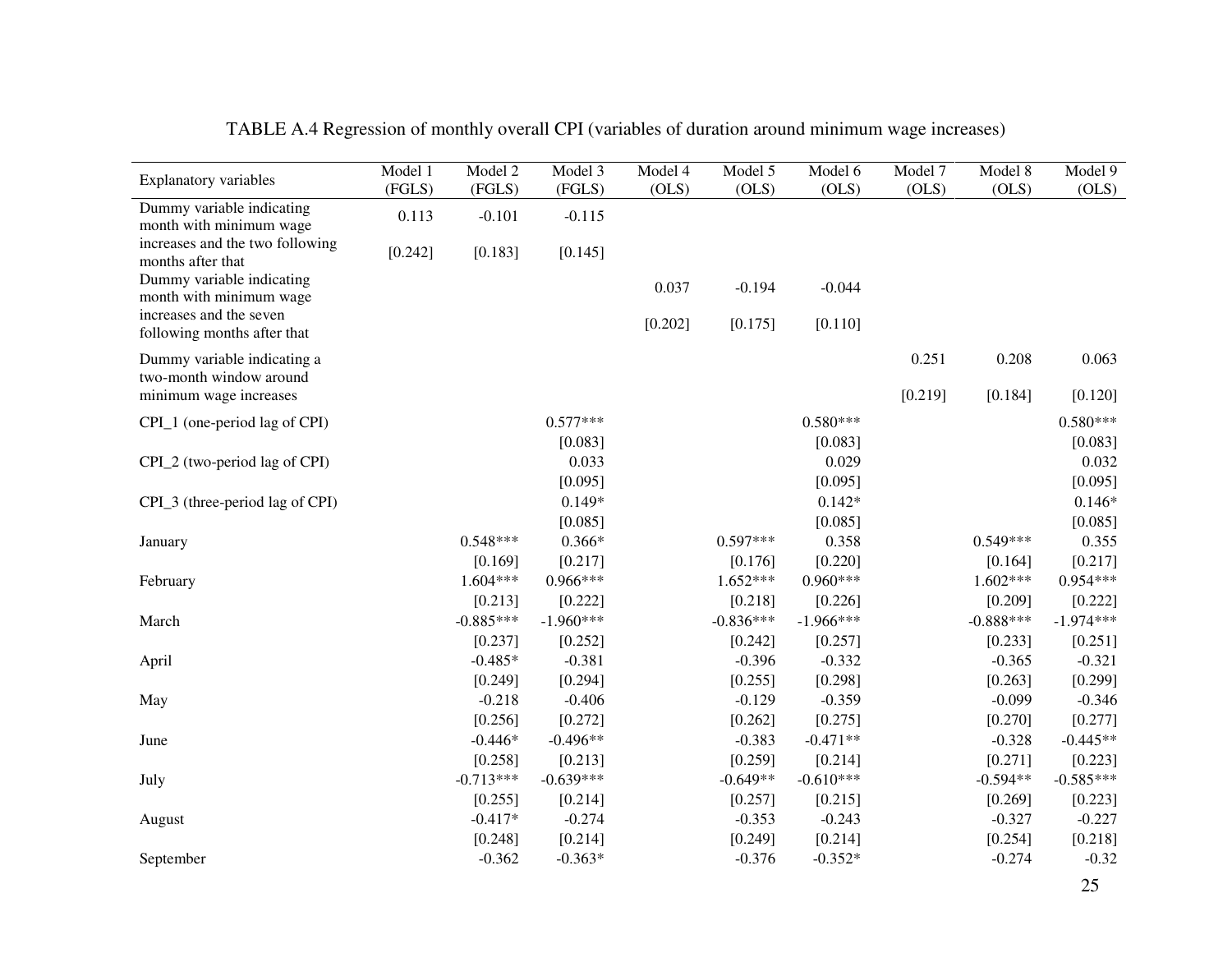| <b>Explanatory variables</b>                                                                          | Model 1   | Model 2      | Model 3     | Model 4     | Model 5     | Model 6     | Model 7     | Model 8     | Model 9    |
|-------------------------------------------------------------------------------------------------------|-----------|--------------|-------------|-------------|-------------|-------------|-------------|-------------|------------|
|                                                                                                       | (FGLS)    | (FGLS)       | (FGLS)      | (OLS)       | (OLS)       | (OLS)       | (OLS)       | (OLS)       | (OLS)      |
|                                                                                                       |           | [0.233]      | [0.208]     |             | [0.232]     | [0.207]     |             | [0.240]     | [0.212]    |
| October                                                                                               |           | $-0.589***$  | $-0.568***$ |             | $-0.590***$ | $-0.567***$ |             | $-0.515**$  | $-0.540**$ |
|                                                                                                       |           | [0.206]      | [0.211]     |             | [0.205]     | [0.212]     |             | [0.215]     | [0.217]    |
| November                                                                                              |           | $-0.264*$    | $-0.156$    |             | $-0.265*$   | $-0.153$    |             | $-0.261$    | $-0.15$    |
|                                                                                                       |           | [0.160]      | [0.210]     |             | [0.159]     | [0.210]     |             | [0.159]     | [0.210]    |
| December                                                                                              |           | Base-omitted |             |             |             |             |             |             |            |
|                                                                                                       |           |              |             |             |             |             |             |             |            |
| One-period lag of growth of                                                                           |           |              | 0.003       |             |             | 0.003       |             |             | 0.005      |
| annual State revenue                                                                                  |           |              | [0.006]     |             |             | [0.006]     |             |             | [0.006]    |
| One-period lag of growth of                                                                           |           |              | 0.038       |             |             | 0.04        |             |             | 0.037      |
| annual GDP                                                                                            |           |              | [0.042]     |             |             | [0.043]     |             |             | [0.042]    |
| One-period lag of growth of                                                                           |           |              | 0.003       |             |             | 0.003       |             |             | 0.002      |
| annual money supply (M1)                                                                              |           |              | [0.006]     |             |             | [0.007]     |             |             | [0.006]    |
| One period lag of annual average                                                                      |           |              | 0.004       |             |             | 0.004       |             |             | 0.004      |
| <b>CPI</b>                                                                                            |           |              | [0.015]     |             |             | [0.015]     |             |             | [0.015]    |
| Month change in exchange rate                                                                         |           |              | $-0.007$    |             |             | $-0.006$    |             |             | $-0.003$   |
| (price index of US dollar)                                                                            |           |              | [0.027]     |             |             | [0.027]     |             |             | [0.028]    |
| Constant                                                                                              | 100.56*** | $100.77***$  | 24.55***    | $100.56***$ | 100.78***   | 25.02***    | $100.52***$ | $100.65***$ | 24.08***   |
|                                                                                                       | [0.124]   | [0.202]      | [8.007]     | [0.141]     | [0.202]     | [8.210]     | [0.127]     | [0.220]     | [8.022]    |
| Observations                                                                                          | 180       | 180          | 168         | 180         | 180         | 168         | 180         | 180         | 168        |
| R-squared                                                                                             | 0.02      | 0.43         | 0.72        | 0.00        | 0.43        | 0.72        | 0.02        | 0.43        | 0.72       |
| Robust standard errors in brackets. * significant at 10%; ** significant at 5%; *** significant at 1% |           |              |             |             |             |             |             |             |            |
|                                                                                                       |           |              |             |             |             |             |             |             |            |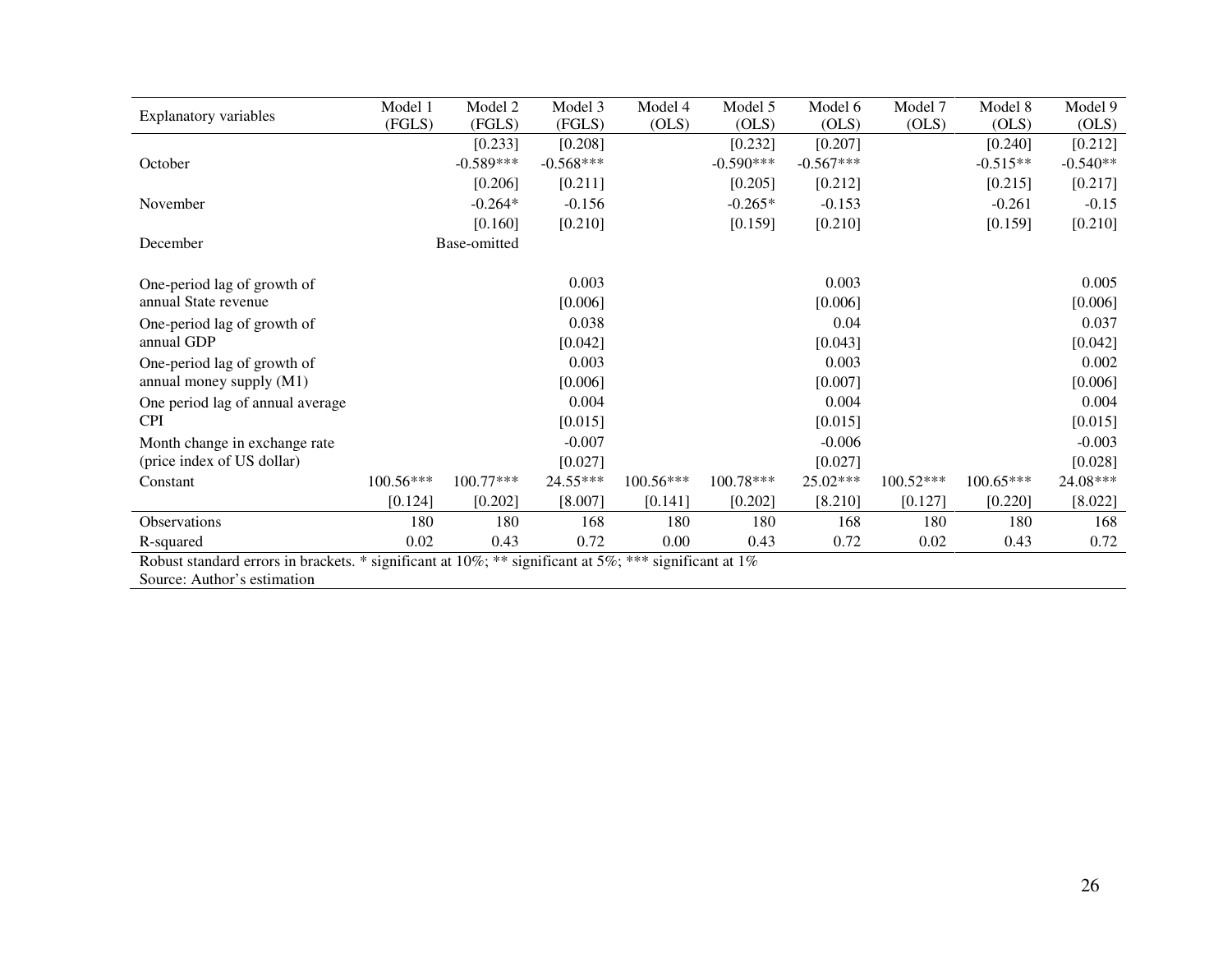|                                      | Model 1  | Model 2     | Model 3     | Model 4     | Model 5     | Model 6     | Model 7     | Model 8     | Model 9     |
|--------------------------------------|----------|-------------|-------------|-------------|-------------|-------------|-------------|-------------|-------------|
| <b>Explanatory variables</b>         | (FGLS)   | (FGLS)      | (FGLS)      | (OLS)       | (OLS)       | (OLS)       | (OLS)       | (OLS)       | (OLS)       |
| D (Dummy variable indicating         | $-0.228$ | 0.034       | $-0.195$    | $-0.23$     | $-0.204$    | $-0.334$    | $-0.362$    | $-0.223$    | $-0.22$     |
| month with minimum wage<br>increase) | [0.487]  | [0.406]     | [0.447]     | [0.449]     | [0.456]     | [0.451]     | [0.458]     | [0.450]     | [0.454]     |
| D_1 (one-period lag of D)            |          |             | $-0.622$    | $-0.797*$   | $-0.783*$   | $-0.892**$  | $-0.921**$  | $-0.758*$   | $-0.744$    |
|                                      |          |             | [0.488]     | [0.449]     | [0.455]     | [0.451]     | [0.457]     | [0.455]     | [0.461]     |
| D_2 (two-period lag of D)            |          |             | 0.125       | 0.017       | $-0.097$    | 0.052       | $-0.114$    | $-0.026$    | $-0.209$    |
|                                      |          |             | [0.432]     | [0.452]     | [0.460]     | [0.456]     | [0.465]     | [0.458]     | [0.468]     |
| $D_3$ (three-period lag of D)        |          |             |             |             |             | $-0.824*$   | $-0.963**$  |             |             |
|                                      |          |             |             |             |             | [0.461]     | [0.480]     |             |             |
| D_4 (fourth-period lag of D)         |          |             |             |             |             | $-0.569$    | $-0.747$    |             |             |
|                                      |          |             |             |             |             | [0.465]     | [0.487]     |             |             |
| $D_5$ (five-period lag of D)         |          |             |             |             |             | 0.351       | 0.191       |             |             |
|                                      |          |             |             |             |             | [0.462]     | [0.482]     |             |             |
| $D_6$ (six-period lag of D)          |          |             |             |             |             | 0.635       | 0.475       |             |             |
|                                      |          |             |             |             |             | [0.462]     | [0.483]     |             |             |
| $D_7$ (seven-period lag of D)        |          |             |             |             |             | 0.452       | 0.28        |             |             |
|                                      |          |             |             |             |             | [0.443]     | [0.477]     |             |             |
| D1 (one-period lead of D)            |          |             |             |             |             |             |             | $-0.03$     | $-0.146$    |
|                                      |          |             |             |             |             |             |             | [0.455]     | [0.478]     |
| D2 (two-period lead of D)            |          |             |             |             |             |             |             | 0.443       | 0.614       |
|                                      |          |             |             |             |             |             |             | [0.455]     | [0.465]     |
| Food_CPI_1 (one-period lag of        |          |             |             | $0.422***$  | $0.398***$  | $0.406***$  | $0.368***$  | $0.421***$  | $0.392***$  |
| food CPI)                            |          |             |             | [0.077]     | [0.082]     | [0.080]     | [0.083]     | [0.077]     | [0.082]     |
| Food_CPI_2 (two-period lag of        |          |             |             | 0.059       | 0.014       | 0.049       | 0.017       | 0.058       | 0.006       |
| food CPI)                            |          |             |             | [0.081]     | [0.087]     | [0.086]     | [0.088]     | [0.081]     | [0.086]     |
| Food_CPI_3 (three-period lag of      |          |             |             | $0.197***$  | $0.189**$   | $0.229***$  | $0.195**$   | $0.214***$  | $0.207**$   |
| food CPI)                            |          |             |             | [0.075]     | [0.081]     | [0.080]     | [0.083]     | [0.076]     | [0.081]     |
| January                              |          | 0.571       | $0.617*$    | 0.573       | 0.43        | $0.751*$    | 0.635       | 0.466       | 0.238       |
|                                      |          | [0.351]     | [0.348]     | [0.409]     | [0.427]     | [0.417]     | [0.434]     | [0.450]     | [0.483]     |
| February                             |          | 2.598***    | $2.644***$  | 2.310***    | 2.206***    | $2.442***$  | 2.384***    | $2.184***$  | 1.990***    |
|                                      |          | [0.385]     | [0.411]     | [0.412]     | [0.431]     | [0.420]     | [0.441]     | [0.453]     | [0.487]     |
| March                                |          | $-1.173***$ | $-1.155***$ | $-2.378***$ | $-2.376***$ | $-2.398***$ | $-2.321***$ | $-2.476***$ | $-2.527***$ |
|                                      |          | [0.415]     | [0.421]     | [0.427]     | [0.458]     | [0.443]     | [0.482]     | [0.459]     | [0.503]     |
| April                                |          | $-0.870**$  | $-0.802*$   | $-0.844*$   | $-0.900*$   | $-0.677$    | $-0.664$    | $-0.971*$   | $-1.107**$  |

TABLE A.5 Regression of monthly food CPI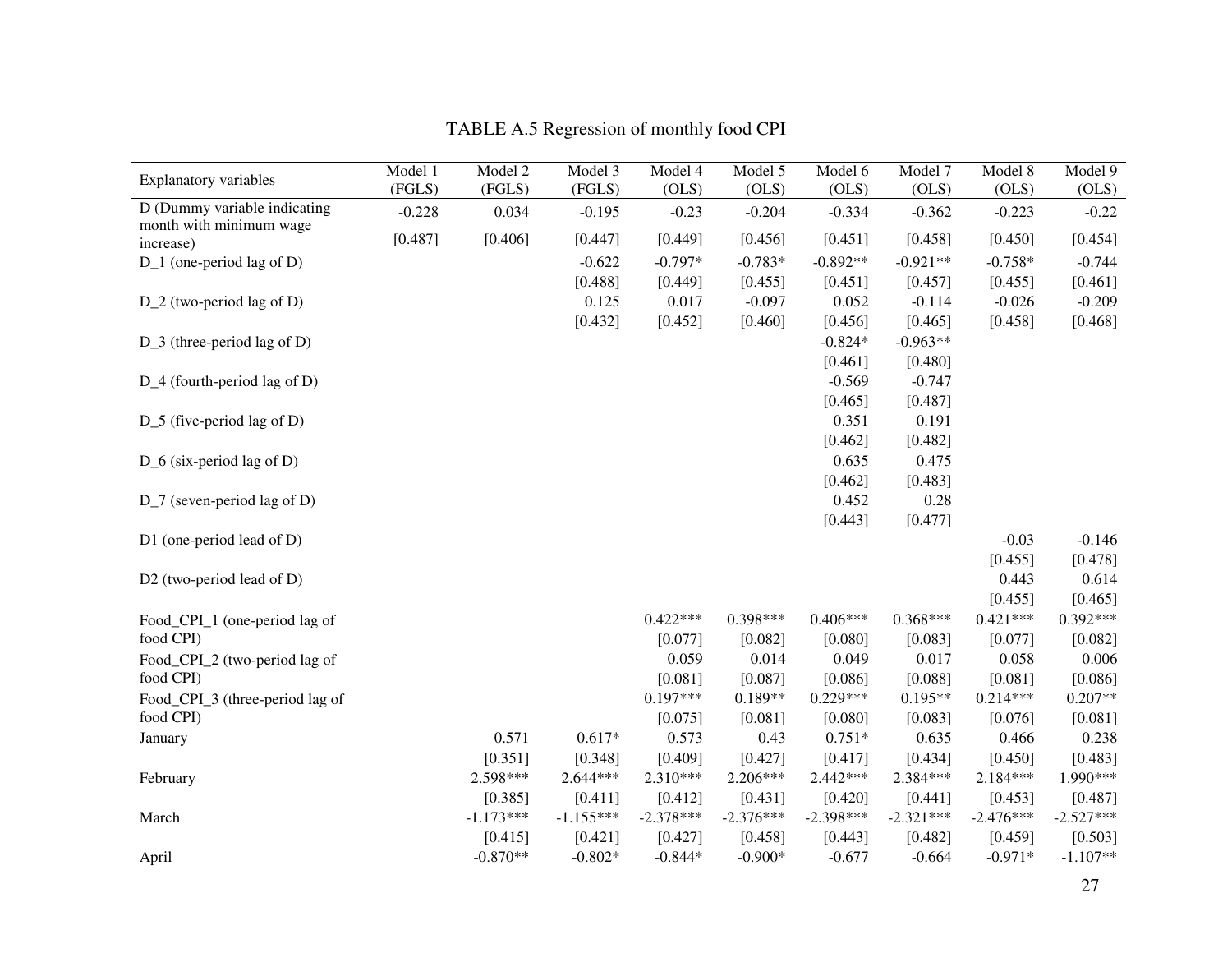|                                                                                                       | Model 1   | Model 2      | Model 3    | Model 4    | Model 5    | Model 6    | Model 7     | Model 8    | Model 9    |
|-------------------------------------------------------------------------------------------------------|-----------|--------------|------------|------------|------------|------------|-------------|------------|------------|
| <b>Explanatory variables</b>                                                                          | (FGLS)    | (FGLS)       | (FGLS)     | (OLS)      | (OLS)      | (OLS)      | (OLS)       | (OLS)      | (OLS)      |
|                                                                                                       |           | [0.430]      | [0.426]    | [0.471]    | [0.491]    | [0.527]    | [0.552]     | [0.501]    | [0.531]    |
| May                                                                                                   |           | $-0.244$     | $-0.177$   | $-0.518$   | $-0.65$    | $-0.445$   | $-0.455$    | $-0.682$   | $-0.916*$  |
|                                                                                                       |           | [0.436]      | [0.432]    | [0.451]    | [0.471]    | [0.504]    | [0.526]     | [0.490]    | [0.523]    |
| June                                                                                                  |           | $-0.696$     | $-0.63$    | $-0.506$   | $-0.725*$  | $-0.665$   | $-0.788*$   | $-0.605$   | $-0.924**$ |
|                                                                                                       |           | [0.438]      | [0.434]    | [0.371]    | [0.392]    | [0.406]    | [0.420]     | [0.416]    | [0.452]    |
| July                                                                                                  |           | $-1.130**$   | $-1.064**$ | $-0.846**$ | $-0.969**$ | $-1.032**$ | $-1.152***$ | $-0.949**$ | $-1.170**$ |
|                                                                                                       |           | [0.436]      | [0.432]    | [0.376]    | [0.399]    | [0.418]    | [0.432]     | [0.419]    | [0.456]    |
| August                                                                                                |           | $-0.582$     | $-0.518$   | $-0.211$   | $-0.428$   | $-0.409$   | $-0.554$    | $-0.386$   | $-0.734$   |
|                                                                                                       |           | [0.429]      | [0.425]    | [0.377]    | [0.400]    | [0.420]    | [0.430]     | [0.424]    | [0.462]    |
| September                                                                                             |           | $-0.471$     | $-0.41$    | $-0.219$   | $-0.484$   | $-0.217$   | $-0.491$    | $-0.323$   | $-0.673$   |
|                                                                                                       |           | [0.414]      | [0.409]    | [0.370]    | [0.390]    | [0.368]    | [0.384]     | [0.394]    | [0.422]    |
| October                                                                                               |           | $-0.736*$    | $-0.652*$  | $-0.447$   | $-0.696*$  | $-0.41$    | $-0.678*$   | $-0.547$   | $-0.892*$  |
|                                                                                                       |           | [0.385]      | [0.379]    | [0.377]    | [0.401]    | [0.375]    | [0.395]     | [0.421]    | [0.459]    |
| November                                                                                              |           | $-0.221$     | $-0.097$   | 0.126      | $-0.124$   | 0.142      | $-0.122$    | $-0.096$   | $-0.513$   |
|                                                                                                       |           | [0.310]      | [0.307]    | [0.377]    | [0.397]    | [0.375]    | [0.391]     | [0.459]    | [0.495]    |
| December                                                                                              |           | Base-omitted |            |            |            |            |             |            |            |
|                                                                                                       |           |              |            |            |            |            |             |            |            |
| One-period lag of growth of                                                                           |           |              |            |            | 0.001      |            | $-0.002$    |            | $-0.004$   |
| annual State revenue                                                                                  |           |              |            |            | [0.011]    |            | [0.011]     |            | [0.011]    |
| One-period lag of growth of                                                                           |           |              |            |            | 0.102      |            | 0.116       |            | 0.12       |
| annual GDP                                                                                            |           |              |            |            | [0.075]    |            | [0.078]     |            | [0.075]    |
| One-period lag of growth of                                                                           |           |              |            |            | 0.014      |            | 0.018       |            | 0.019      |
| annual money supply (M1)                                                                              |           |              |            |            | [0.012]    |            | [0.013]     |            | [0.012]    |
| One period lag of annual average                                                                      |           |              |            |            | 0.007      |            | 0.006       |            | 0.009      |
| <b>CPI</b>                                                                                            |           |              |            |            | [0.014]    |            | [0.014]     |            | [0.014]    |
| Month change in exchange rate                                                                         |           |              |            |            | $-0.033$   |            | $-0.032$    |            | $-0.034$   |
| (price index of US dollar)                                                                            |           |              |            |            | [0.050]    |            | [0.050]     |            | [0.051]    |
| Constant                                                                                              | 100.74*** | 100.97***    | 100.90***  | 32.662***  | 41.956***  | 32.030***  | 44.053***   | 31.309***  | 41.531***  |
|                                                                                                       | [0.171]   | [0.315]      | [0.317]    | [7.976]    | [10.121]   | [8.417]    | [10.800]    | [8.066]    | [10.189]   |
| Observations                                                                                          | 180       | 180          | 178        | 177        | 168        | 173        | 168         | 175        | 166        |
| R-squared                                                                                             | 0.00      | 0.41         | 0.39       | 0.59       | 0.61       | 0.62       | 0.64        | 0.60       | 0.62       |
| Long-run effect estimates                                                                             |           |              | $-1.543$   | $-1.009$   | $-1.084$   | $-1.129$   | $-2.160$    | $-0.594$   | $-0.706$   |
|                                                                                                       |           |              | [0.923]    | [0.780]    | [0.805]    | [1.443]    | [1.732]     | [1.074]    | [1.129]    |
| Robust standard errors in brackets. * significant at 10%; ** significant at 5%; *** significant at 1% |           |              |            |            |            |            |             |            |            |
| Source: Author's estimation                                                                           |           |              |            |            |            |            |             |            |            |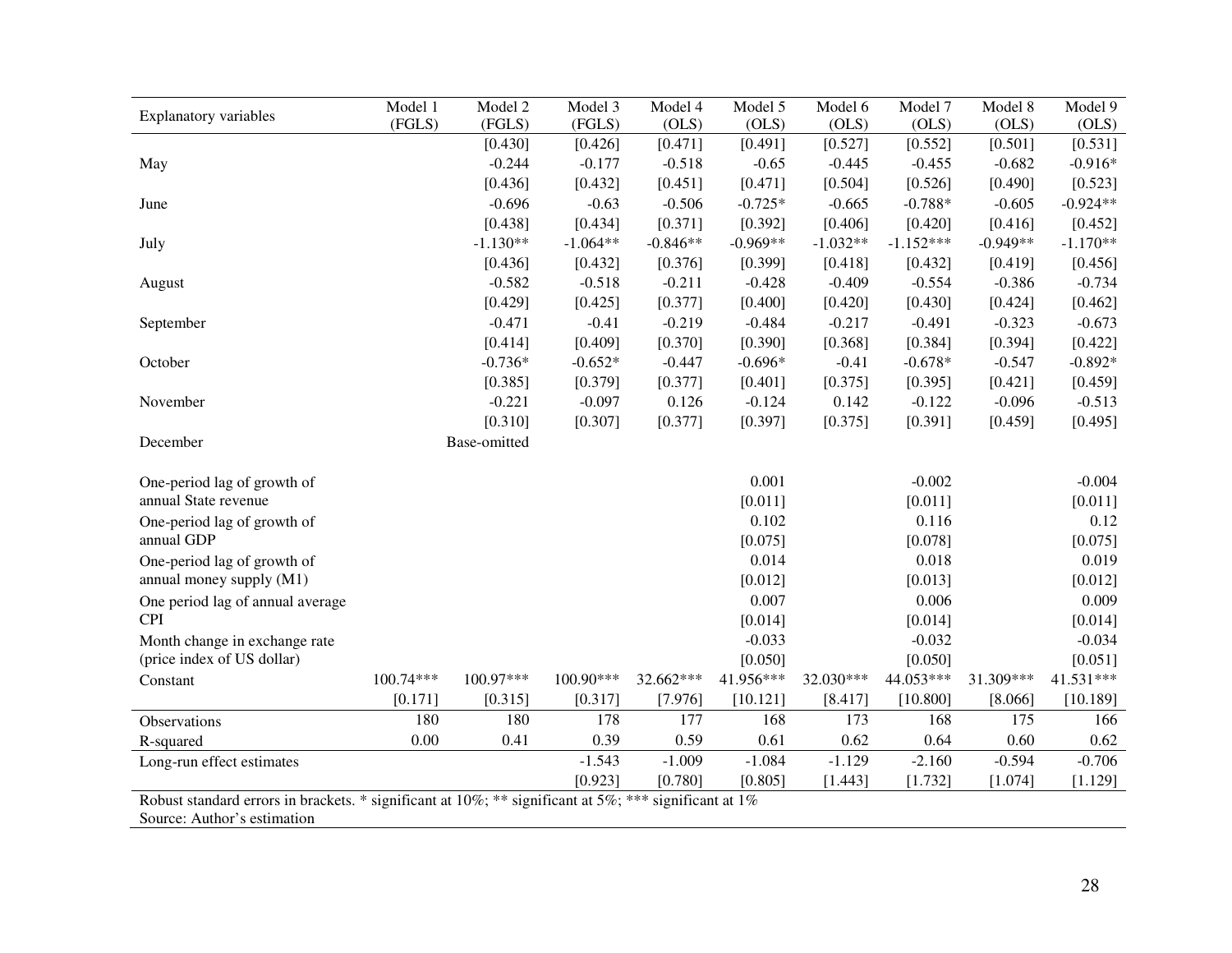| <b>Explanatory variables</b>                           | Model 1 | Model 2     | Model 3     | Model 4  | Model 5    | Model 6     | Model 7 | Model 8     | Model 9     |
|--------------------------------------------------------|---------|-------------|-------------|----------|------------|-------------|---------|-------------|-------------|
|                                                        | (FGLS)  | (FGLS)      | (FGLS)      | (OLS)    | (OLS)      | (OLS)       | (OLS)   | (OLS)       | OLS)        |
| Dummy variable indicating<br>month with minimum wage   | 0.384   | $-0.009$    | $-0.363$    |          |            |             |         |             |             |
| increases and the two following<br>months after that   | [0.382] | [0.334]     | [0.268]     |          |            |             |         |             |             |
| Dummy variable indicating<br>month with minimum wage   |         |             |             | $-0.102$ | $-0.302$   | $-0.265$    |         |             |             |
| increases and the seven<br>following months after that |         |             |             | [0.304]  | [0.283]    | [0.217]     |         |             |             |
| Dummy variable indicating a<br>two-month window around |         |             |             |          |            |             | 0.459   | 0.273       | $-0.065$    |
| minimum wage increases                                 |         |             |             |          |            |             | [0.339] | [0.318]     | [0.222]     |
| Food_CPI_1 (one-period lag of                          |         |             | $0.396***$  |          |            | $0.390***$  |         |             | $0.408***$  |
| food CPI)                                              |         |             | [0.081]     |          |            | [0.082]     |         |             | [0.081]     |
| Food_CPI_2 (two-period lag of                          |         |             | 0.016       |          |            | $-0.002$    |         |             | 0.012       |
| food CPI)                                              |         |             | [0.086]     |          |            | [0.087]     |         |             | [0.087]     |
| Food_CPI_3 (three-period lag of                        |         |             | $0.185**$   |          |            | $0.167**$   |         |             | $0.184**$   |
| food CPI)                                              |         |             | [0.080]     |          |            | [0.082]     |         |             | [0.081]     |
| January                                                |         | $0.586*$    | 0.446       |          | $0.700**$  | 0.48        |         | $0.611*$    | 0.358       |
|                                                        |         | [0.326]     | [0.394]     |          | [0.334]    | [0.401]     |         | [0.316]     | [0.395]     |
| February                                               |         | 2.599***    | $2.018***$  |          | $2.714***$ | 2.068***    |         | $2.621***$  | 1.925***    |
|                                                        |         | [0.393]     | [0.398]     |          | [0.398]    | [0.408]     |         | [0.385]     | [0.398]     |
| March                                                  |         | $-1.171***$ | $-2.315***$ |          | $-1.056**$ | $-2.239***$ |         | $-1.150***$ | $-2.427***$ |
|                                                        |         | [0.423]     | [0.447]     |          | [0.427]    | [0.465]     |         | [0.417]     | [0.445]     |
| April                                                  |         | $-0.872**$  | $-0.944*$   |          | $-0.753*$  | $-0.715$    |         | $-0.738$    | $-0.899*$   |
|                                                        |         | [0.433]     | [0.486]     |          | [0.440]    | [0.497]     |         | [0.458]     | [0.501]     |
| May                                                    |         | $-0.246$    | $-0.677$    |          | $-0.128$   | $-0.478$    |         | $-0.113$    | $-0.65$     |
|                                                        |         | [0.439]     | [0.463]     |          | [0.446]    | [0.475]     |         | [0.465]     | [0.477]     |
| June                                                   |         | $-0.698$    | $-0.767**$  |          | $-0.62$    | $-0.663*$   |         | $-0.565$    | $-0.748*$   |
|                                                        |         | [0.441]     | [0.387]     |          | [0.440]    | [0.388]     |         | [0.466]     | [0.406]     |
| July                                                   |         | $-1.132**$  | $-1.013**$  |          | $-1.054**$ | $-0.895**$  |         | $-0.999**$  | $-0.985**$  |
|                                                        |         | [0.439]     | [0.394]     |          | [0.438]    | [0.394]     |         | [0.464]     | [0.413]     |
| August                                                 |         | $-0.584$    | $-0.469$    |          | $-0.506$   | $-0.35$     |         | $-0.486$    | $-0.429$    |
|                                                        |         | [0.432]     | [0.394]     |          | [0.432]    | [0.394]     |         | [0.445]     | [0.404]     |
| September                                              |         | $-0.473$    | $-0.525$    |          | $-0.515$   | $-0.515$    |         | $-0.376$    | $-0.493$    |

| TABLE A.6 Regression of monthly food CPI (variables of duration around minimum wage increases) |  |  |  |
|------------------------------------------------------------------------------------------------|--|--|--|
|                                                                                                |  |  |  |